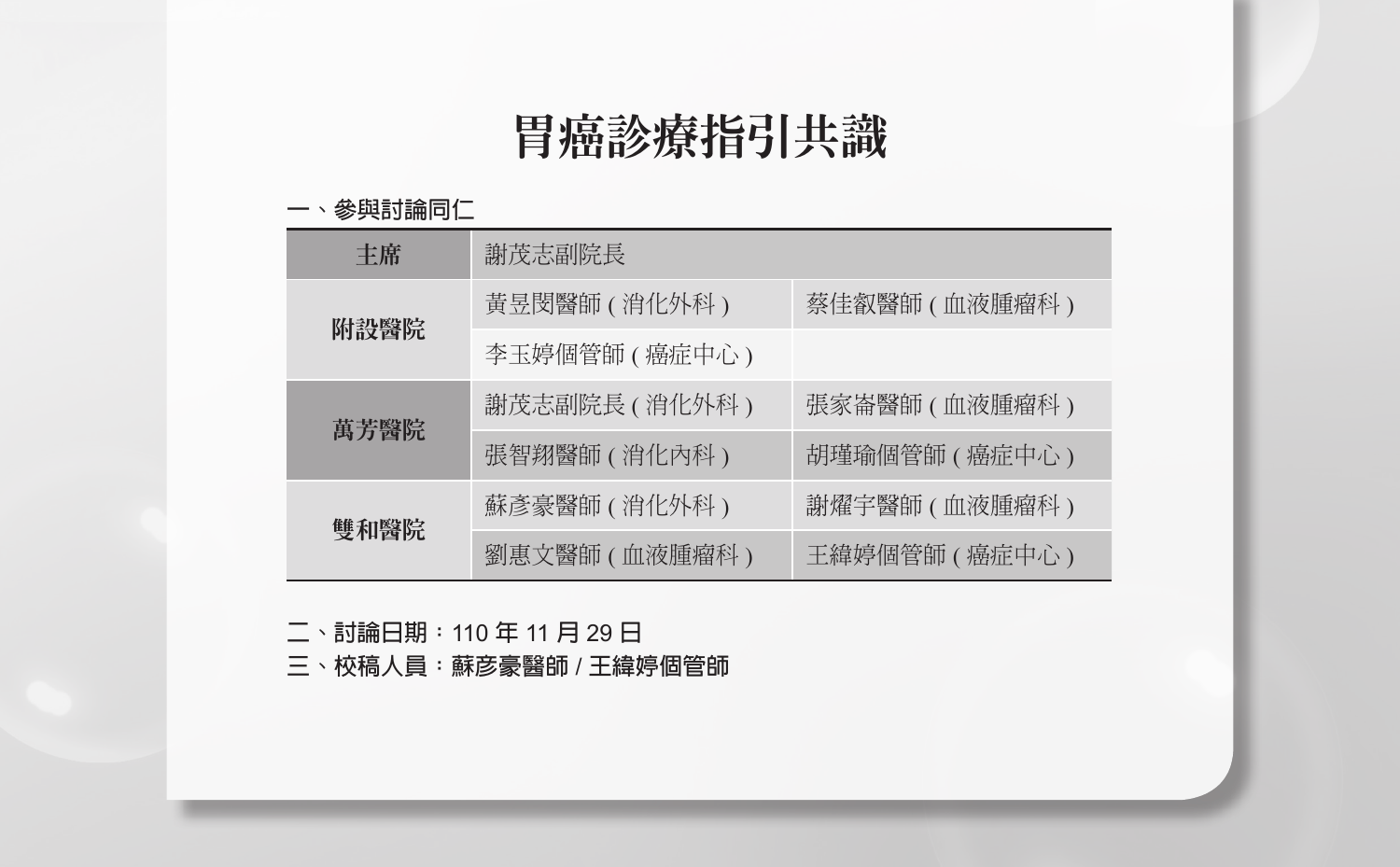

276

《胃癌診療指引》

ـ

癌症診療指引

# 111 **年版與上一版差異:**

| 110年修訂版                                                                                                                     | 111 年修訂版                                                                                                                                                                  |
|-----------------------------------------------------------------------------------------------------------------------------|---------------------------------------------------------------------------------------------------------------------------------------------------------------------------|
| 《胃癌診療指引共識 -1 》                                                                                                              | 《 胃癌診療指引共識 -1 》                                                                                                                                                           |
| 初步評估<br>原版<br>Her2/neu (stage IV) 選擇性<br>《胃癌診療指引共識 -3 》<br>原版切片病理檢查、Her2/neu (若懷疑其他部位轉移者加作檢測)<br>[stage IV, stage III 為選擇性] | 初步評估<br>修訂<br>Her2/neu (stage IV) 由選擇性檢查改爲必要檢查<br>新增<br>Her2/neu (stage IV 除外)為選擇性檢查<br>新增<br>NGS 檢測為選擇性檢查                                                                |
|                                                                                                                             | 《 胃癌診療指引共識 -2 》<br>新增<br>註:病理 stage III 以上,加驗 Her2/neu; MSI / MMR by IHC (選擇性)<br>《胃癌診療指引共識 -3 》<br>刪除<br>切片病理檢查、Her2/neu (若懷疑其他部位轉移者加作檢測)<br>[stage IV, stage III 爲選擇性 ] |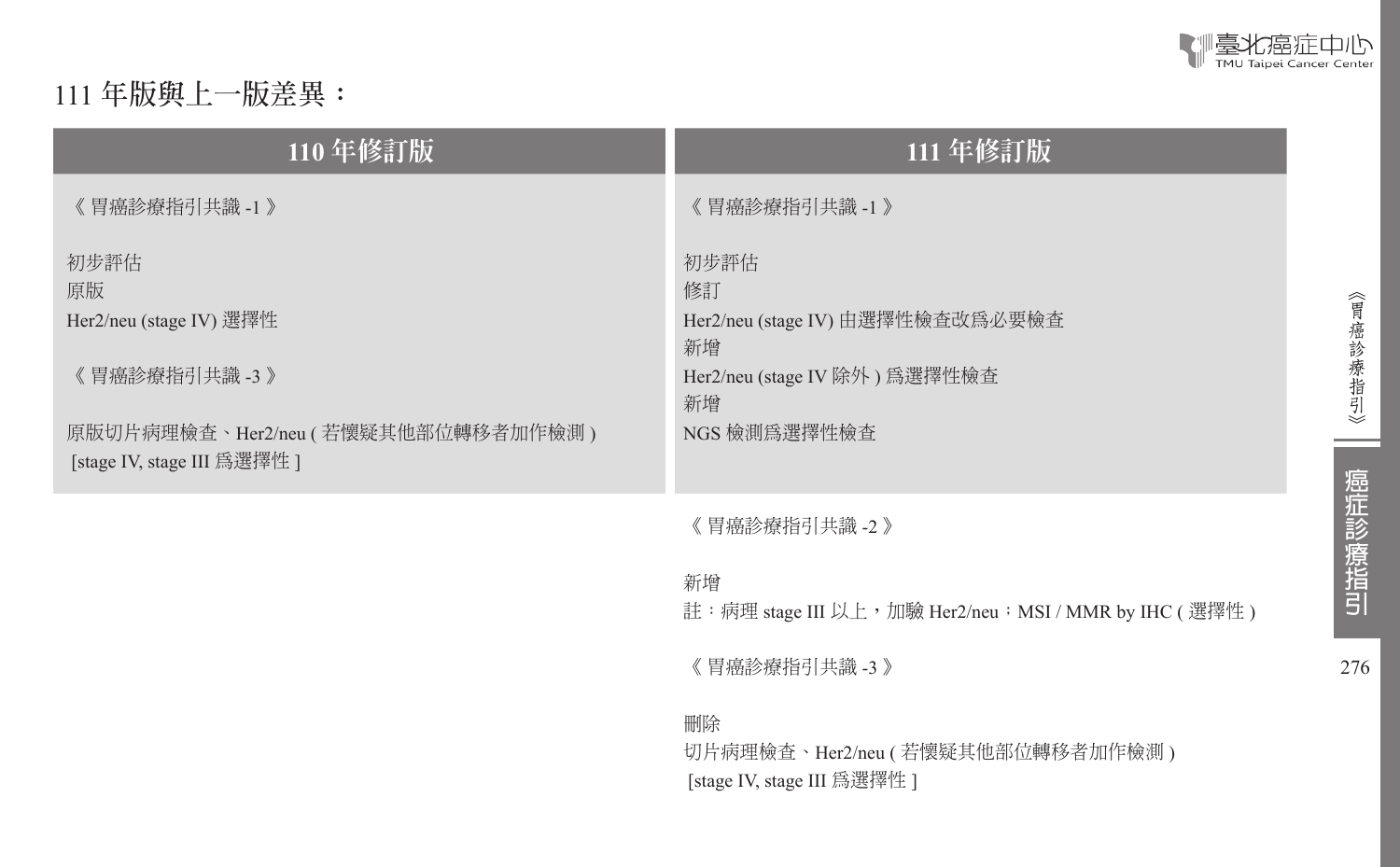

註: Tis,T1,T2,T3, T4 為腫瘤大小和範圍; N0: 無淋巴轉移<br>\*\*: 凡是選擇內視鏡切除手術, 手術前必做 EUS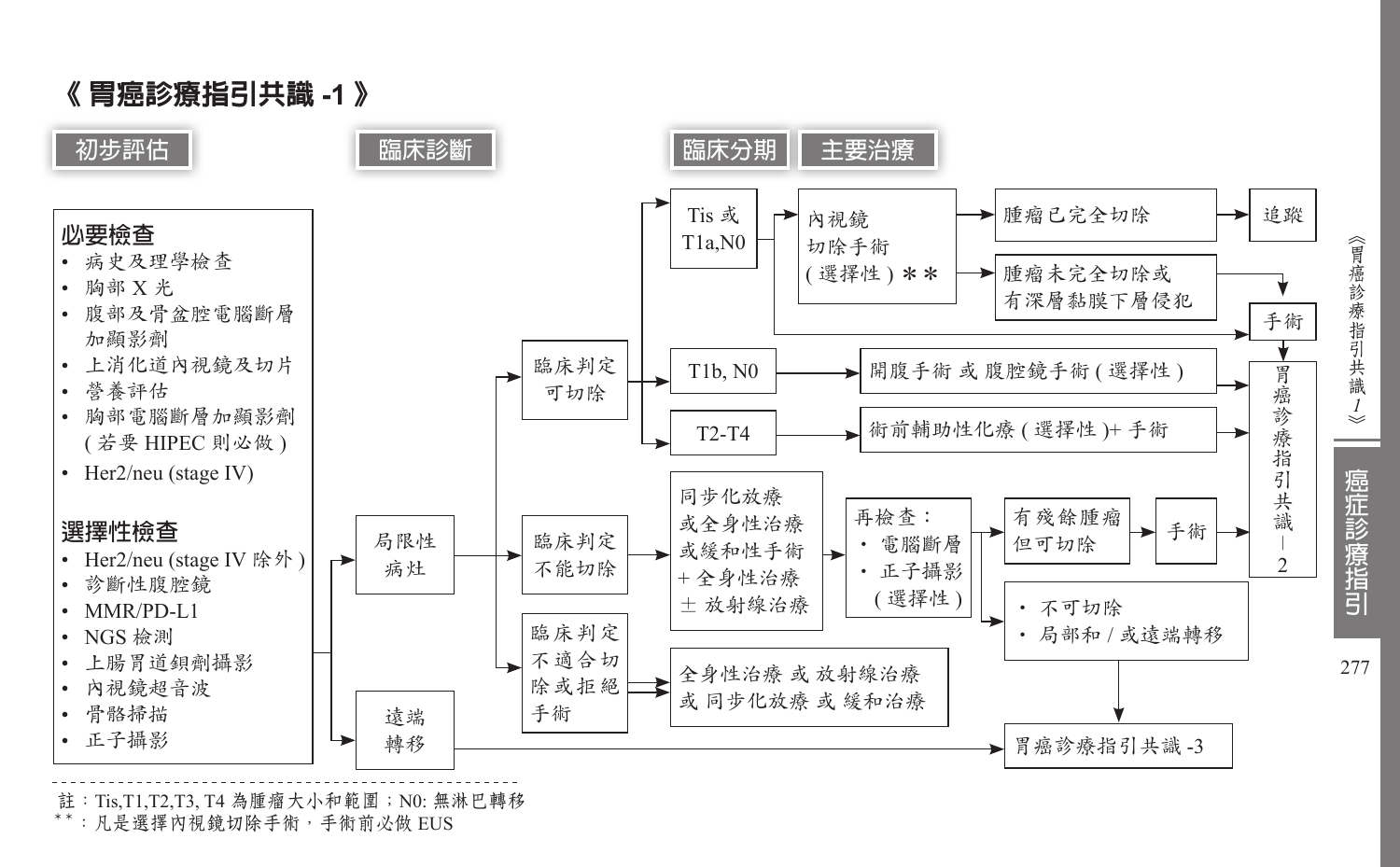|毫北癌症中心 TMU Taipei Cancer Cente

# 《 胃癌診療指引共識 **-2** 》



- 
- \* stage III 以上且 N2-3,或未做到 D2 dissection,或經團隊會議決議有必要,需做 Adjuvant CCRT.<br>\*\*根據 NCCN ( T2.N0: High risk features include poorly differentiated or higher grade cancer. Lymphovascular invasion. neural invasion or < 50 years of a
- 註: Tis,T1,T2,T3, T4 為腫瘤大小和範圍; N0: 無淋巴轉移
- 註:病理 stage III 以上, 加驗 Her2/neu; MSI / MMR by IHC ( 選擇性 )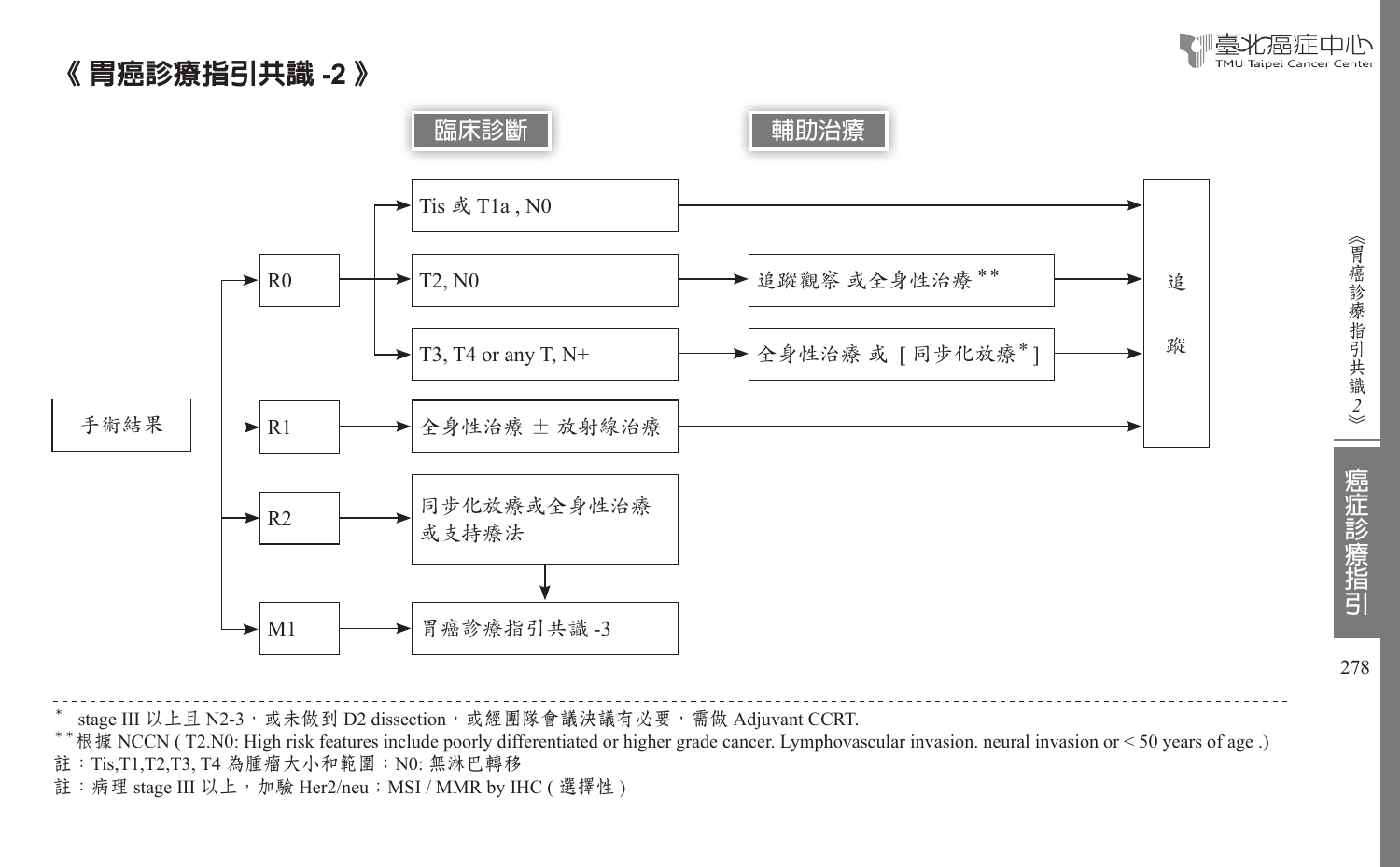《 胃癌診療指引共識 **-3** 》



註 1 HIPEC 腹腔熱化療經台北市衛生局核定為自費手術項目 註 2 有出血或阻塞之病兆,可行緩和手術 / 放射線治療 / 營養支持。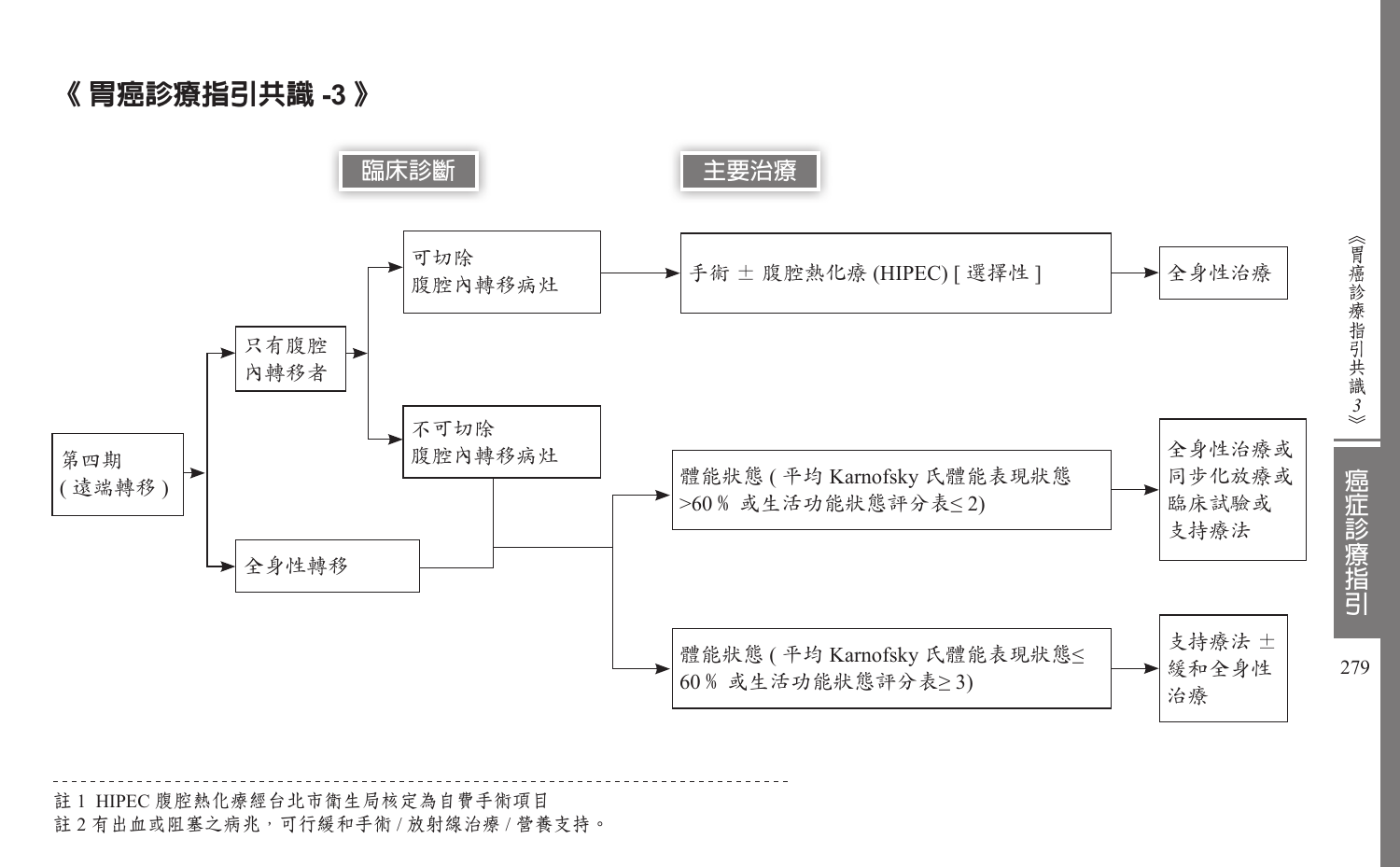

# 《 胃癌治療後追蹤流程 》

- ( 一 ) 手術後一至二年內
	- (1) 應每三至六個月進行至少一項胸部及腹部影像學檢查及腫瘤指標追蹤。術後一年內需有至少一次內視鏡檢查,後依臨 床狀況追蹤胃鏡。
	- (2) 接受內視鏡切除手術者 (ESD、EMR), 術後一年內, 每半年追蹤胃鏡一次, 之後每年追蹤胃鏡一次。
- ( 二 ) 手術後三至五年內
	- (1) 應每六至十二個月進行至少一項胸部及腹部影像學檢查及腫瘤指標追蹤。依臨床狀況追蹤胃鏡。
	- (2) 接受內視鏡切除手術者 (ESD、EMR),每年追蹤胃鏡一次。
- ( 三 ) 術後五年後依臨床狀況追蹤胸部及腹部影像學檢查及腫瘤指標追蹤。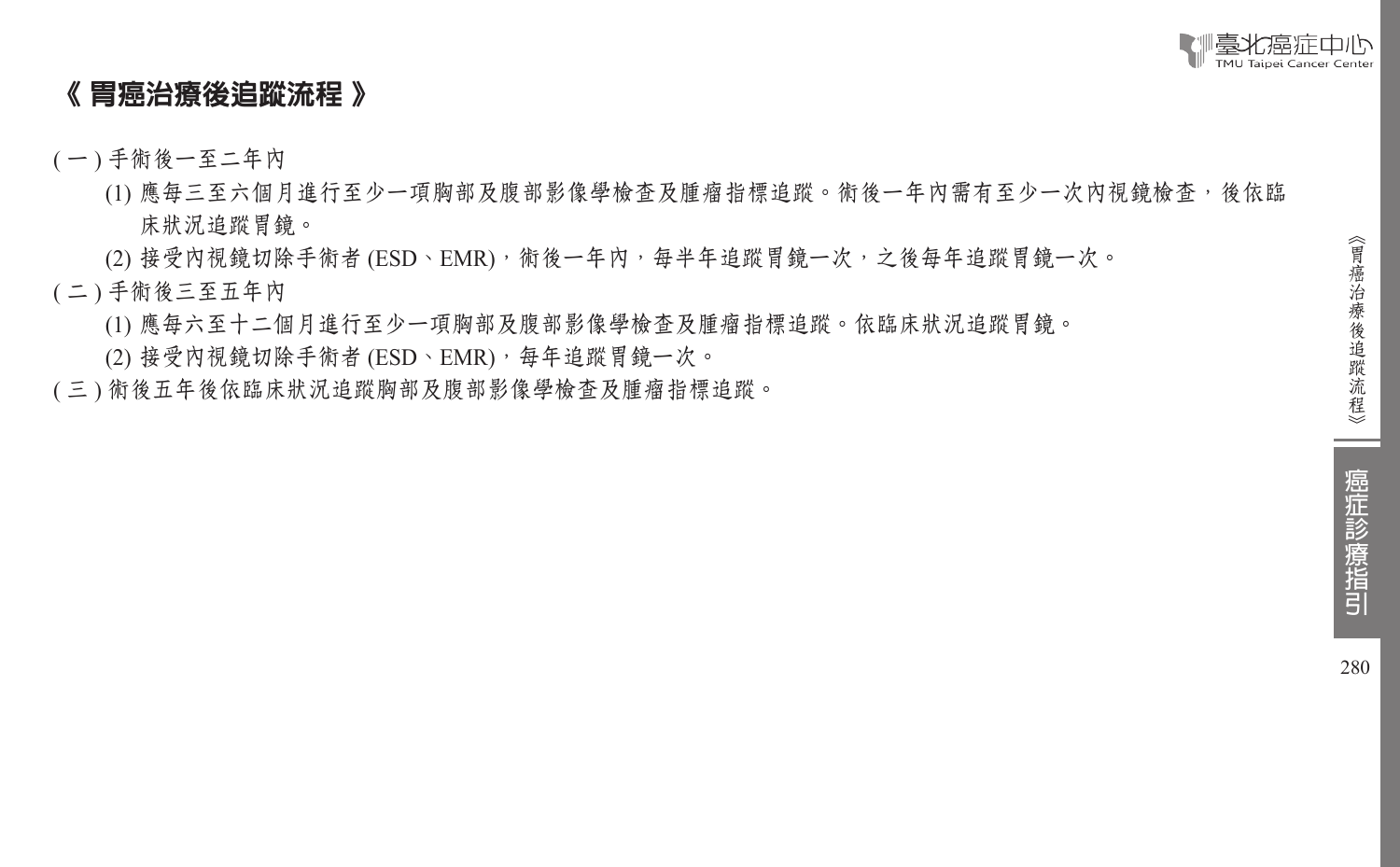# 《 參考文獻 》

- 1. NCCN Clinical Practice Guidelines in Oncology. Gastric Cancer. Version 5. 2021.
- 2. Gill RS, Al-Adra DP, Nagendran J, et al. Treatment of gastric cancer with peritoneal carcinomatosis by cytoreductive surgery and HIPEC: A ystematic review of survival, mortality, and morbidity. Journal of Surgical Oncology 2011;104: 692–698.
- 3. Ung L, Chua TC, Morris DL, Cure for peritoneal metastases? An evidence-based review. ANZ J Surg. 2013; 83 (11) : 821-6.
- 4. Levine EA, Stewart JH, Shen P, Russell GB, Loggie BL, Votanopoulos KI. Intraperitoneal chemotherapy for peritoneal surface malignancy: experience with 1,000 patients. J Am Coll Surg. 2014 Apr;218(4):573-85.
- 5. Jorgensen JT, Hersom M. HER2 as a Prognostic Marker in Gastric Cancer A Systematic Analysis of Data from the Literature. J Cancer 2012;3:137-144
- 6. Grabsch H, Sivakumar S, Gray S, et al. HER2 expression in gastric cancer: Rare, heterogeneous and of no prognostic value conclusions from 924 cases of two independent series. Cell Oncol 2010;32:57-65
- 7. Choi KS, Jung HY, Choi KD, et al. EMR versus gastrectomy for intramucosal gastric cancer: comparison of long-term outcomes. Gastrointest Endosc 2011;73:942-948
- 8. Smalley SR, Benedetti JK, Haller DG, et al. Updated Analysis of SWOG-Directed Intergroup Study 0116: A Phase III Trial of Adjuvant Radiochemotherapy Versus Observation After Curative Gastric Cancer Resection. Journal of Clinical Oncology 2012;30:2327-2333.
- 9. Kang JH, Lee SI, Lim do H, et al. Salvage chemotherapy for pretreated gastric cancer: a randomized phase III trial comparing chemotherapy plus best supportive care with best supportive care
- 10. Repici A, Zullo A, Hassan C, et al. Endoscopic submucosal dissection of early gastric neoplastic lesions: a western series. Eur J Gastroenterol Hepatol 2013;25:1261-1264.
- 11. Gill RS, Al-Adra DP, Nagendran J, et al.Treatment of gastric cancer with peritoneal carcinomatosis by cytoreductive surgery and HIPEC: A systematic review of survival, mortality, and morbidity. Journal of Surgical Oncology 2011;104: 692–698.
- 12. Ung L, Chua TC, Morris DL, Cure for peritoneal metastases? An evidence-based review. ANZ J Surg. 2013; 83 (11) : 821-6.
- 13. Levine EA, Stewart JH, Shen P, Russell GB, Loggie BL, Votanopoulos KI. Intraperitoneal chemotherapy for peritoneal surface

癌症診療指引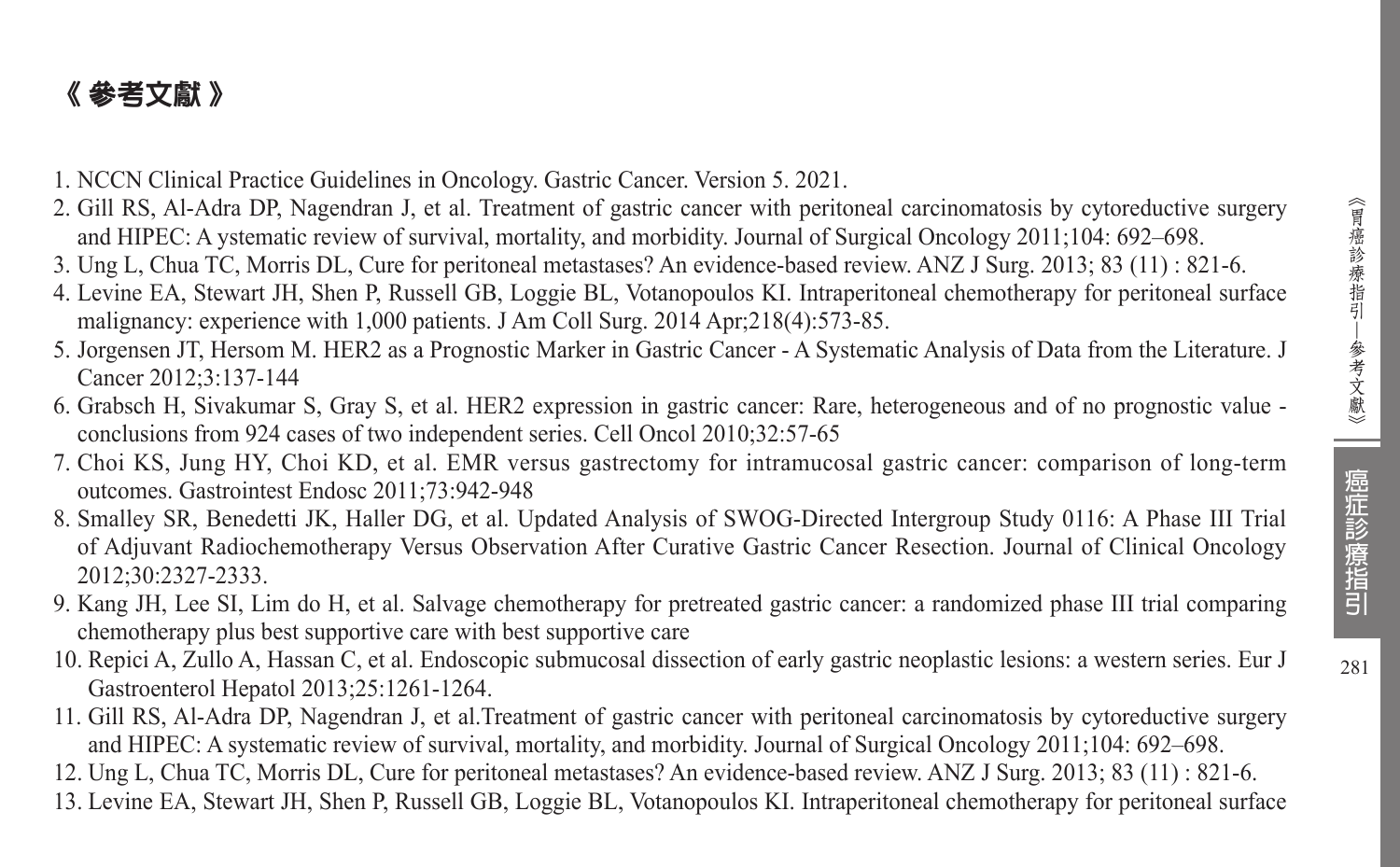

malignancy: experience with 1,000 patients. J Am Coll Surg. 2014 Apr;218(4):573-85.

- 14. Rudlo ff U, Langan RC, Mullinax JE, Beane JD, Steinberg SM, Beresnev T, Webb CC, Walker M, Toomey MA, Schrump D, Pandalai P, Stojadinovic A, Avital I., Impact of maximal cytoreductive surgery plus regional heated intraperitoneal chemotherapy (HIPEC) on outcome of patients with peritoneal carcinomatosis of gastric origin: results of the GYMSSA trial. J Surg Oncol. 2014,110(3):275-84.
- 15. Kim KW, Chow O, Parikh K, Blank S, Jibara G, Kadri H, Labow DM, Hiotis SP.Peritoneal carcinomatosis in patients with gastric cancer, and the role for surgical resection, cytoreductive surgery, and hyperthermic intraperitoneal chemotherapy. Am J Surg. 2014, 207(1):78-83.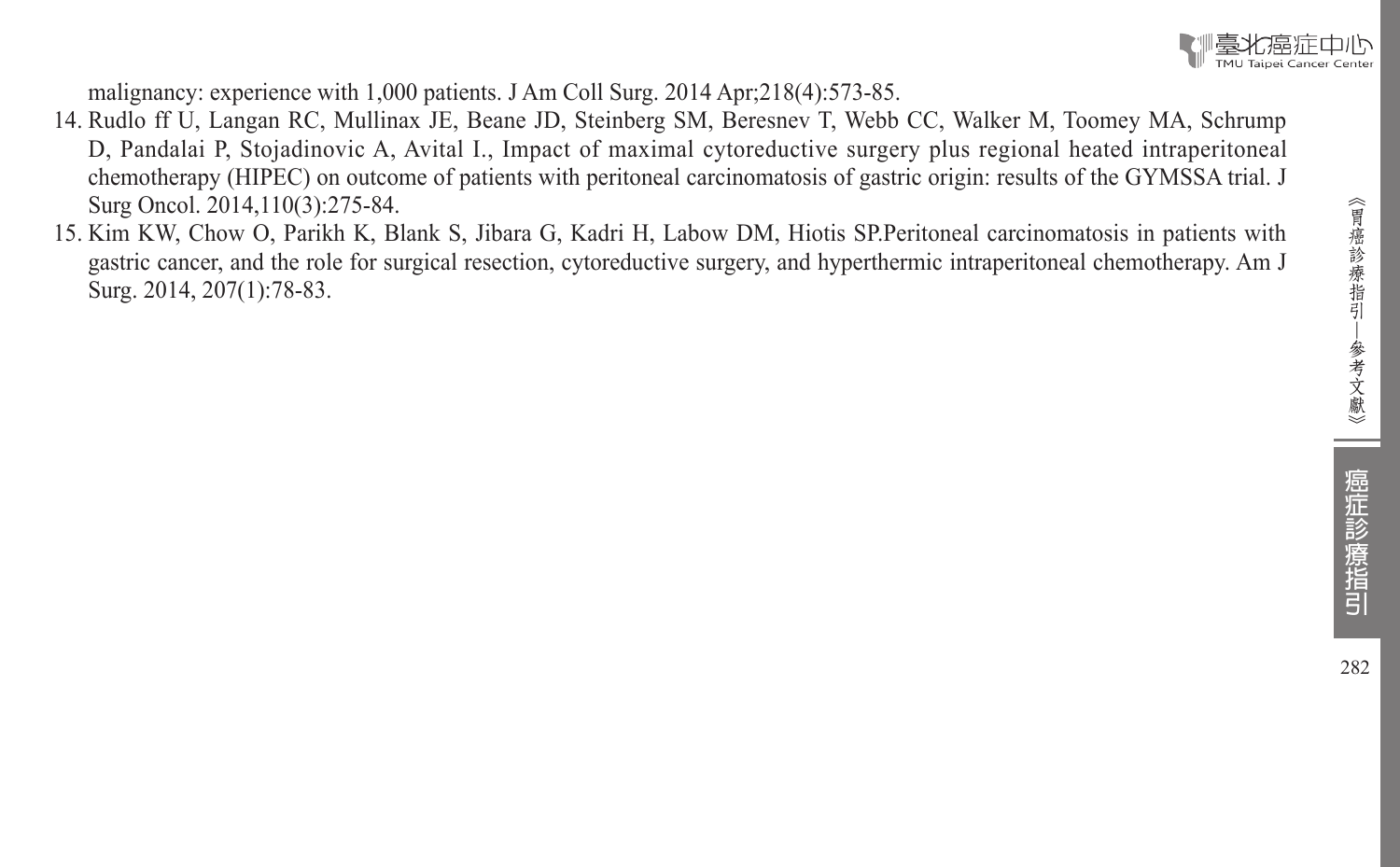# 《 胃癌抗癌藥物治療指引 》

# **Perioperative Chemotherapy**

# **PREFERRED REGIMENS**

#### **Oxaliplatin + 5-FU**

| 藥品名         | 劑量 mg/m <sup>2</sup> | 給藥日  | 頻率  | 週期                               | 參考文獻 |
|-------------|----------------------|------|-----|----------------------------------|------|
| Oxaliplatin | 85                   |      | O2W | $3$ pre + 3 post                 | 45   |
| Leucovorin  | 400                  |      | O2W | $3 \text{ pre} + 3 \text{ post}$ |      |
| $5-FU$      | 400                  |      | O2W | $3 \text{ pre} + 3 \text{ post}$ |      |
| $5-FU$      | $1200*$              | $-2$ | O2W | $3 \text{ pre} + 3 \text{ post}$ |      |

\* Continuous infusion for 24 hours

#### **Oxaliplatin + 5-FU**

| 樂品名         | mg/m<br>TIE |                          | 百本  | 周期 |    |
|-------------|-------------|--------------------------|-----|----|----|
| Oxaliplatin | 85          |                          | O2W |    | 18 |
| Leucovorin  | 200         |                          | O2W |    |    |
| $5-FU$      | 2600*       | $\overline{\phantom{0}}$ | O2W |    |    |

\* Continuous infusion for 24 hours

#### **Oxaliplatin + Capecitabine**

| 彩品名          | 2/III<br>mo<br>eu.                               | ---<br><b>STANDING</b> | 頻率  | $\overline{1}$<br>週期 |    |
|--------------|--------------------------------------------------|------------------------|-----|----------------------|----|
| Oxaliplatin  | 130                                              |                        | ر ر |                      | ∠∠ |
| Capecitabine | <b>BID</b><br>000 <sup>2</sup><br>D <sub>O</sub> | $-14$                  |     |                      |    |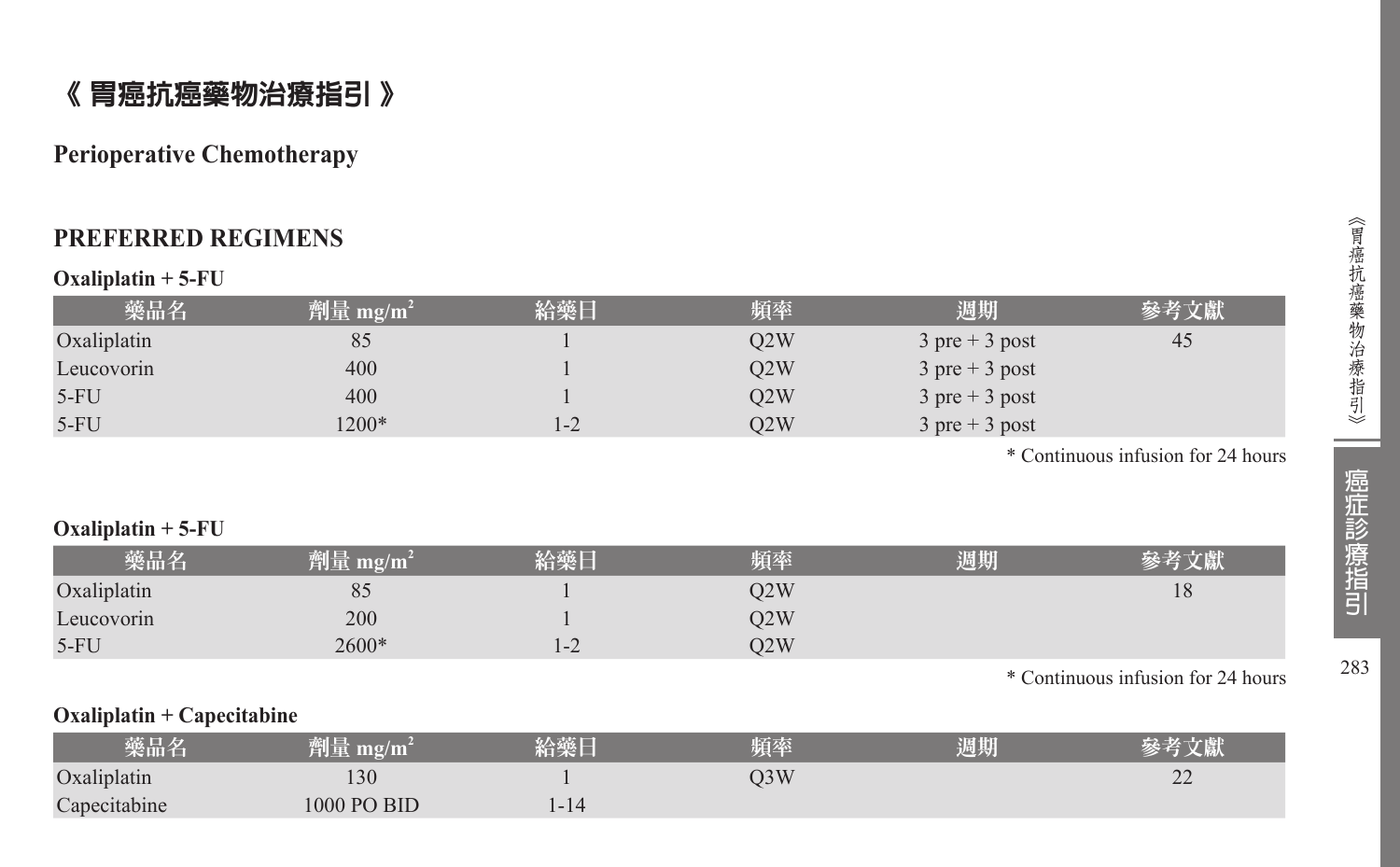

#### **5-FU + Leucovorin + Oxaliplatin + Docetaxel (FLOT)**

| 藥品名         | 劑量 mg/m <sup>2</sup> | 給藥日 | 頻率  | 週期               | 參考文獻 |
|-------------|----------------------|-----|-----|------------------|------|
| Docetaxel   | 50                   |     | O2W | $4$ pre + 4 post | 46   |
| Oxaliplatin | 85                   |     | O2W | $4$ pre + 4 post |      |
| Leucovorin  | 200                  |     | O2W | $4$ pre + 4 post |      |
| $5-FU$      | $2600*$              |     | O2W | $4$ pre + 4 post |      |

\* Continuous infusion for 24 hours

# **OTHER RECOMMENDED REGIMENS**

#### **Cisplatin + 5-FU**

| 藥品名       | 劑量 mg/m $^2$ | 給藥日 | 頻率  | 週期               |  |
|-----------|--------------|-----|-----|------------------|--|
| Cisplatin | 50           |     | )2W | $4$ pre + 4 post |  |
| $5-FU$    | $000*$       |     | 22W | $4$ pre + 4 post |  |

\* Continuous infusion for 24 hours

# **Preoperative Chemoradiation Therapy**

#### **Cisplatin + 5-FU**

| 樂品名       | 判面<br>$\mathbf{m}$ g/m | <b>SALE AND ARRANGEMENT</b>  | 頻率 | 週期 |  |
|-----------|------------------------|------------------------------|----|----|--|
| Cisplatin | 100                    | $\gamma$ <sup>O</sup><br>1.4 |    |    |  |
| $5-FU$    | $.000*$                | $29-32$<br>$-4.$             |    |    |  |

\* Continuous infusion for 24 hours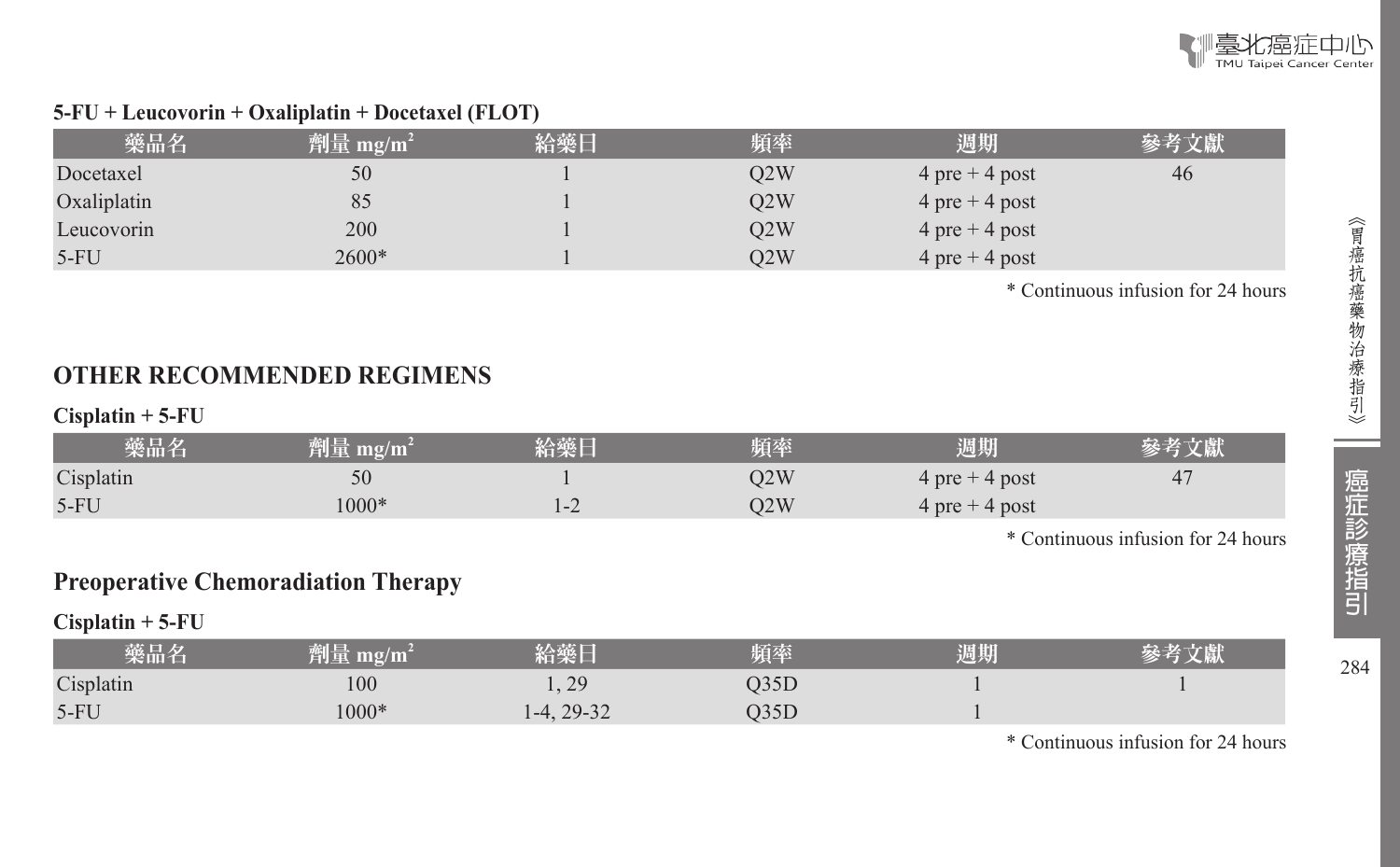| 柴品名       | 劑量 mg/m´ | 給藥    | 頃率 | 周期 |                                  |
|-----------|----------|-------|----|----|----------------------------------|
| Cisplatin |          | 1 – J |    | ∸  |                                  |
| $5-FU$    | $800*$   | 1-J   |    | ∸  |                                  |
|           |          |       |    |    | Continuous infusion for 24 hours |

### **Cisplatin + Capecitabine**

| 藥品名          | 劗量 mg/m <sup>-</sup> | 給藥日 | 頻率 | 週期 |  |
|--------------|----------------------|-----|----|----|--|
| Cisplatin    | n c<br>$_{\rm 50}$   |     | УC |    |  |
| Capecitabine | <b>800 PO BID</b>    |     | ЭW |    |  |

# **Oxaliplatin + 5-FU**

| 藥品名         | 劑量 mg/m $^2$ | 給藥日 | 頻率  | 週期          | 參考文獻 |
|-------------|--------------|-----|-----|-------------|------|
| Oxaliplatin | 85           |     | O2W | $3(RT) + 3$ |      |
| Leucovorin  | 400          |     | O2W | $3(RT) + 3$ |      |
| $5-FU$      | 400          |     | O2W | $3(RT) + 3$ |      |
| $5-FU$      | 800*         | 1-2 | Q2W | $3(RT) + 3$ |      |

\* Continuous infusion for 24 hours

| 樂品名         | $\mathbf{m}$ g/mi<br>削里 | 給樂 | 頃率  | 週期    |    |
|-------------|-------------------------|----|-----|-------|----|
| Oxaliplatin | 80                      |    | 22W | J(M)  | 50 |
| $5-FU$      | $300*$                  |    | 12W | 3(RT) |    |

\* Continuous infusion for 24 hours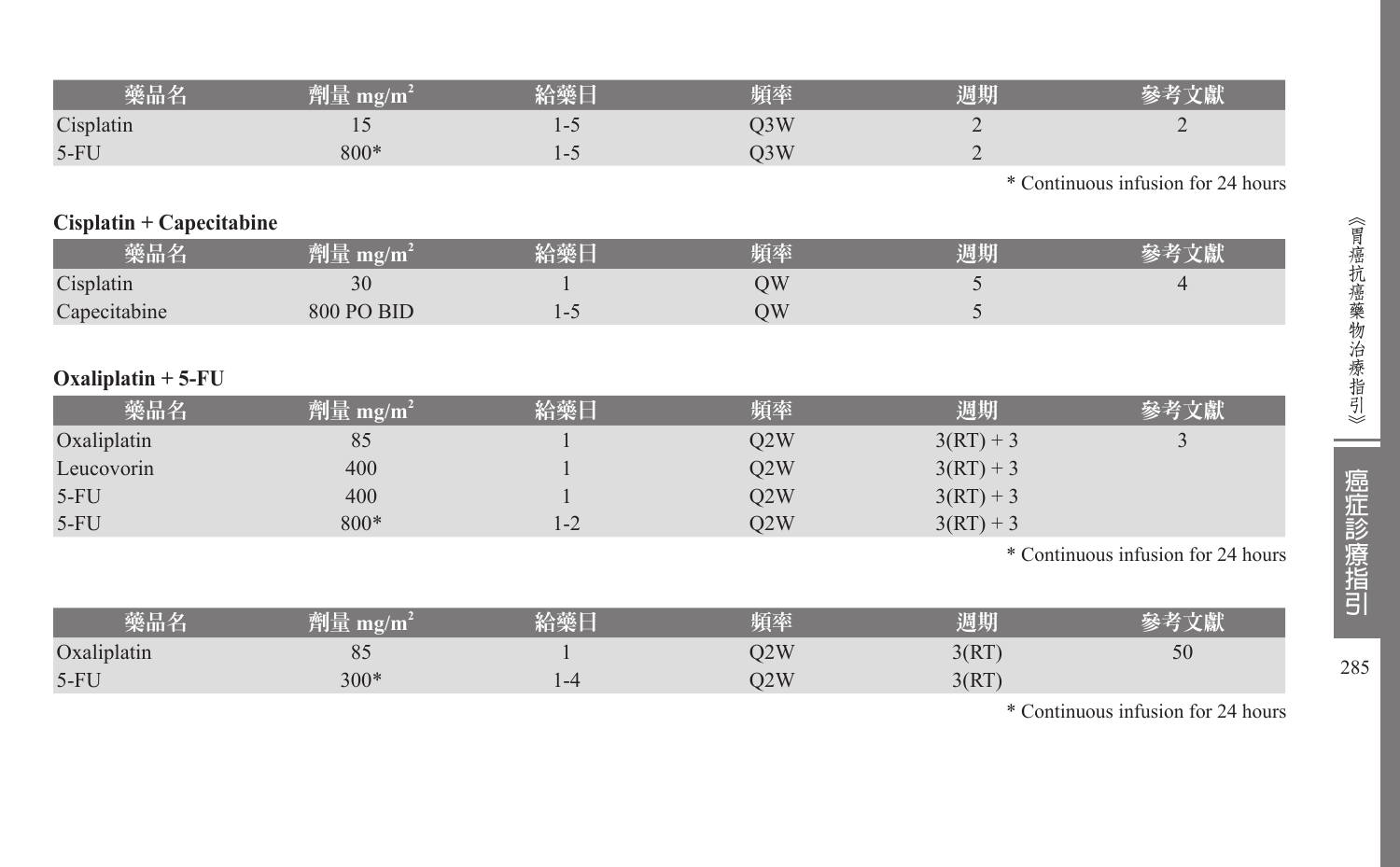

# **Oxaliplatin + Capecitabine**

| 藥品名                           | 劑量 mg/m <sup>2</sup> | 給藥日       | 頻率 | 週期 | 參考文獻                               |
|-------------------------------|----------------------|-----------|----|----|------------------------------------|
| Oxaliplatin                   | 85                   | 1, 15, 29 |    |    | 5                                  |
| Capecitabine                  | 625 PO BID           | $1 - 5$   | QW | 5  |                                    |
|                               |                      |           |    |    |                                    |
| Paclitaxel + Fluoropyrimidine |                      |           |    |    |                                    |
| 藥品名                           | 劑量 mg/m <sup>2</sup> | 給藥日       | 頻率 | 週期 | 參考文獻                               |
| Paclitaxel                    | 45                   |           | QW | 5  |                                    |
| $5-FU$                        | $300*$               | $1 - 5$   | QW | 5  |                                    |
|                               |                      |           |    |    | * Continuous infusion for 24 hours |
| Paclitaxel + Carboplatin      |                      |           |    |    |                                    |
| 藥品名                           | 劑量 mg/m <sup>2</sup> | 給藥日       | 頻率 | 週期 | 參考文獻                               |
| Paclitaxel                    | 50                   |           | QW | 5  | 6                                  |
| Carboplatin                   | AUC <sub>2</sub>     |           | QW | 5  |                                    |
|                               |                      |           |    |    |                                    |
| Fluoropyrimidine              |                      |           |    |    |                                    |
| 藥品名                           | 劑量 mg/m $^2$         | 給藥日       | 頻率 | 週期 | 參考文獻                               |
| $5-FU$                        | 200-250              | $1 - 5$   | QW | 5  | 51                                 |
|                               |                      |           |    |    | * Continuous infusion for 24 hours |
| Paclitaxel + Carboplatin      |                      |           |    |    |                                    |
| 藥品名                           | 劑量 mg/m $^2$         | 給藥日       | 頻率 | 週期 | 參考文獻                               |
| Capecitabine                  | 625-825 PO BID       | $1 - 5$   | QW | 5  | 52                                 |

286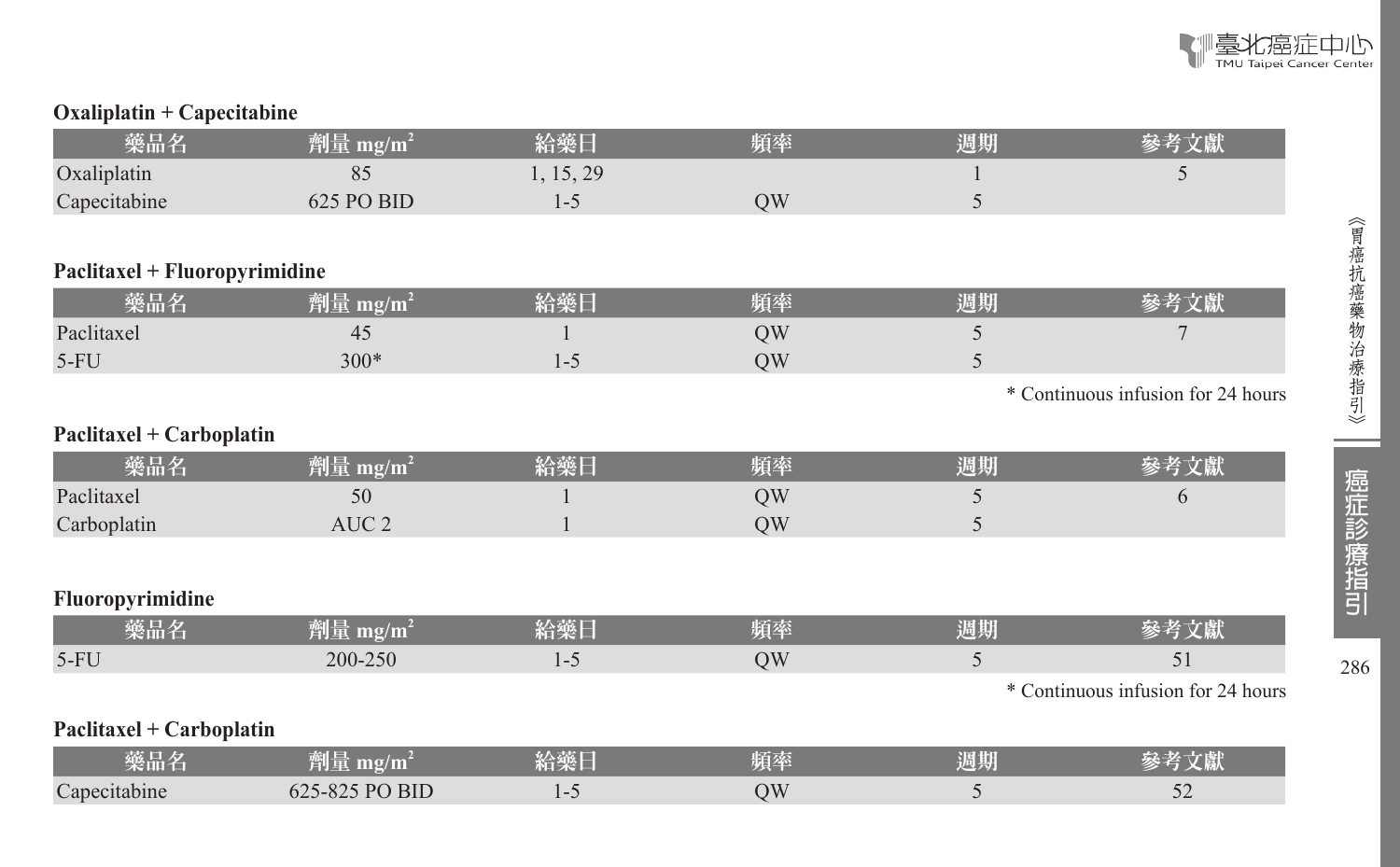# **Postoperative Chemoradiation**

For patients who have undergone primary D2 lymph node dissection

# **5-FU (bolus) and Leucovorin MODIFICATIONS**

#### **1 cycle before and 2 cycles after chemoradiation**

| 藥品名                    | ल्या<br>7111<br>≌″        | 給藥日 | 頻率  | . .<br>1772<br>na filib<br>四六月 |  |
|------------------------|---------------------------|-----|-----|--------------------------------|--|
| $\sim$<br>Capecitabine | 750-1000 PO<br><b>BID</b> |     | D3W | 2 after<br>before              |  |

#### **2 cycle before and 4 cycles after chemoradiation**

| 藥品名            | $ \hat{p}$ ] $\frac{1}{2}$ mg/m <sup>2</sup> | 給藥日            | 頻率        | 週期                   | 參考文獻                               |
|----------------|----------------------------------------------|----------------|-----------|----------------------|------------------------------------|
| Leucovorin     | 400                                          |                | Q2W       | 2 before $+$ 4 after | 9                                  |
| $5-Fu$         | 400                                          |                | Q2W       | 2 before $+$ 4 after |                                    |
| $5-Fu$         | 1200*                                        | $1 - 2$        | O2W       | 2 before $+$ 4 after |                                    |
|                |                                              |                |           |                      | * Continuous infusion for 24 hours |
| With radiation |                                              |                |           |                      |                                    |
| 藥品名            | 劑量 mg/m <sup>2</sup>                         | 給藥日            | 頻率        | 週期                   | 參考文獻                               |
| $5-FU$         | $225(200-250)*$                              | $1-5$ or $1-7$ | <b>OW</b> |                      | 10                                 |
|                |                                              |                |           |                      | * Continuous infusion for 24 hours |

| _____<br>樂品名           | 78 I II<br>₩U∎<br><u>mg/m.</u>  | <b>Colde and</b><br>经绝合                | 陌來<br>____ | <b>CARD STATE</b><br>週期 | <b>ALLEN AVE</b> |
|------------------------|---------------------------------|----------------------------------------|------------|-------------------------|------------------|
| $\sim$<br>Capecitabine | <b>BID</b><br>$\cdot$ DC<br>02J | <sub>or</sub><br>$-$<br>$\overline{ }$ | NС         |                         |                  |

287

i<br>Listopa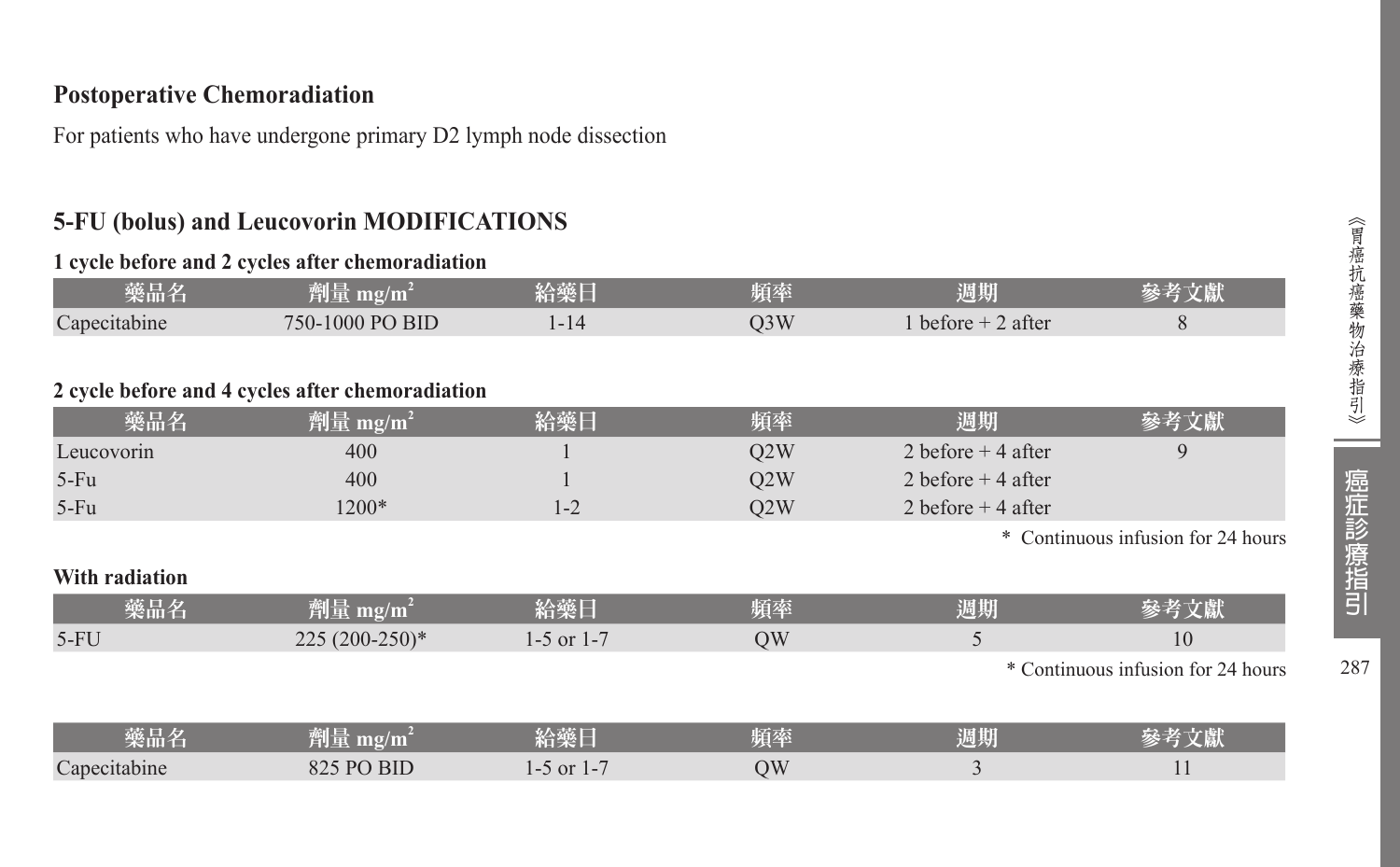

# **Postoperative Chemotherapy**

**(for patients who have undergone primary D2 lymph node dissection)**

#### **Oxaliplatin + Capecitabine**

| 藥品名                      | $\boxed{\tilde{\pmb{\mathbb{M}}}}$ $\mathbb{E}[\text{mg/m}^2]$ | 給藥日          | 頻率               | 週期 | 參考文獻 |
|--------------------------|----------------------------------------------------------------|--------------|------------------|----|------|
| Oxaliplain               | 130                                                            |              | Q <sub>3</sub> W | 8  | 12   |
| Capecitabine             | 1000 PO BID                                                    | $1 - 14$     | Q <sub>3</sub> W | 8  |      |
|                          |                                                                |              |                  |    |      |
| Cisplatin + Capecitabine |                                                                |              |                  |    |      |
| 藥品名                      | 劑量 mg/m <sup>2</sup>                                           | 給藥日          | 頻率               | 週期 | 參考文獻 |
| Cisplatin                | 60                                                             |              | Q <sub>3</sub> W | 6  | 13   |
| Capecitabine             | 1000 PO BID                                                    | $1 - 14$     | Q <sub>3</sub> W | 6  |      |
|                          |                                                                |              |                  |    |      |
| 藥品名                      | 劑量 mg/m <sup>2</sup>                                           | 給藥日          | 頻率               | 週期 | 參考文獻 |
| <b>UFUR</b>              | 300-350/day PO                                                 | $1 - 28$     |                  |    | 40   |
|                          |                                                                |              |                  |    |      |
| 藥品名                      | 劑量 mg/m <sup>2</sup>                                           | 給藥日          | 頻率               | 週期 | 參考文獻 |
| $TS-1$                   | 40-75 PO                                                       | $1-28(1-14)$ | O42D(O3W)        |    | 41   |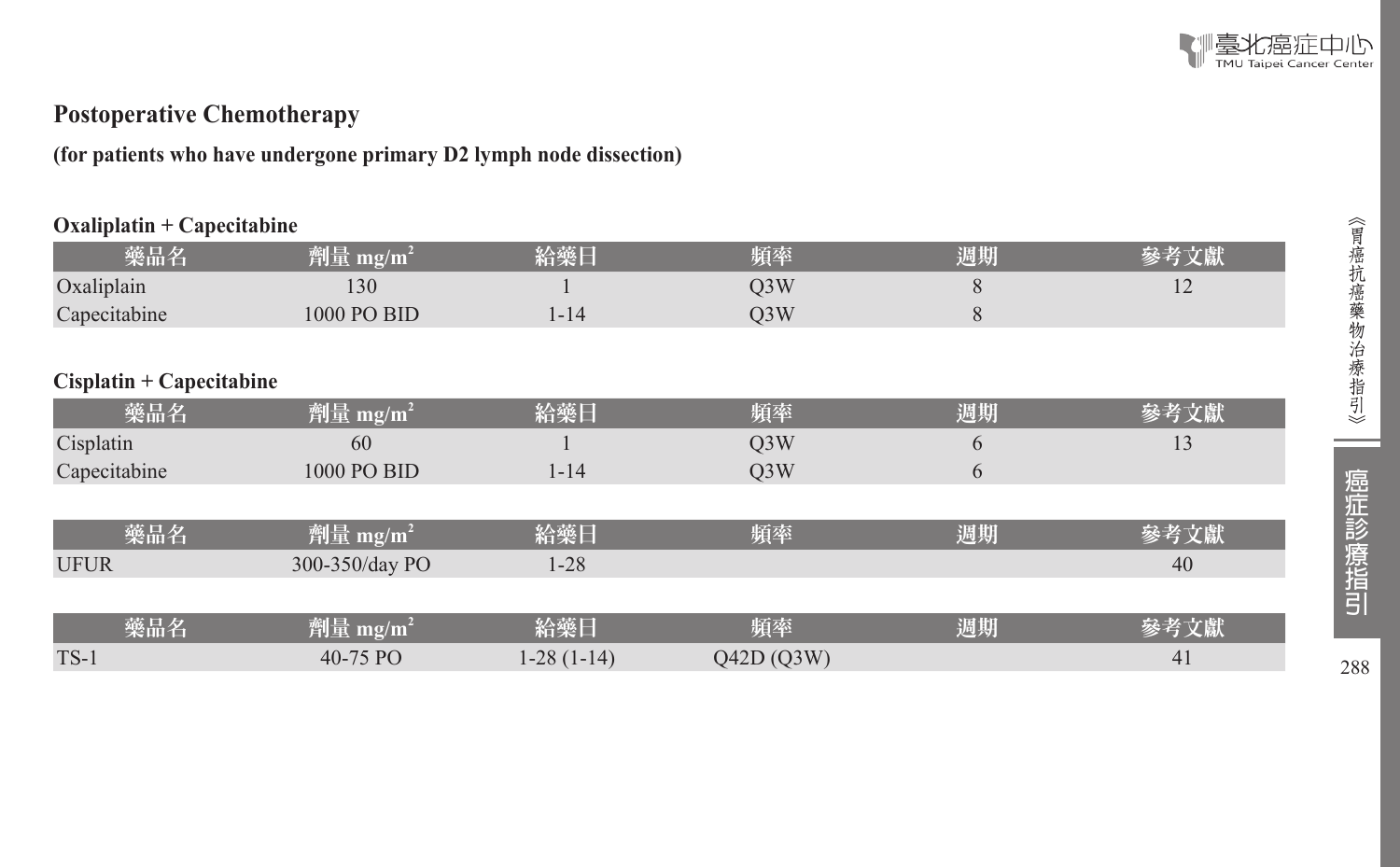| 藥品名         | 劑量 mg/m <sup>2</sup> | 給藥日 | 頻率  | 週期 |                                         |
|-------------|----------------------|-----|-----|----|-----------------------------------------|
| Oxaliplatin | 85                   |     | O2W |    | $\bigcap$<br>$\overline{\phantom{a}}$ . |
| Leucovorin  | 400                  |     | O2W |    |                                         |
| $5-FU$      | 400                  |     | Q2W |    |                                         |
| $5-FU$      | $1200*$              | 1-2 | O2W |    |                                         |

\* Continuous infusion for 24 hours

# **Oxaliplatin + 5-FU**

|             |       |      | 珀率  | 周期 |    |
|-------------|-------|------|-----|----|----|
| Oxaliplatin | ο.    |      | 02W |    | 18 |
| Leucovorin  | 200   |      | Q2W |    |    |
| $5-FU$      | 2600* | *−∠. | 22W |    |    |

\* Continuous infusion for 24 hours

### **Cisplatin + 5-FU**

| 樂品名       | mg/m | 給藥厂 |     | 周期 |    |
|-----------|------|-----|-----|----|----|
| Cisplatin | 60   |     | O3W |    | 28 |
| $5-FU$    | 1200 |     | O3W |    |    |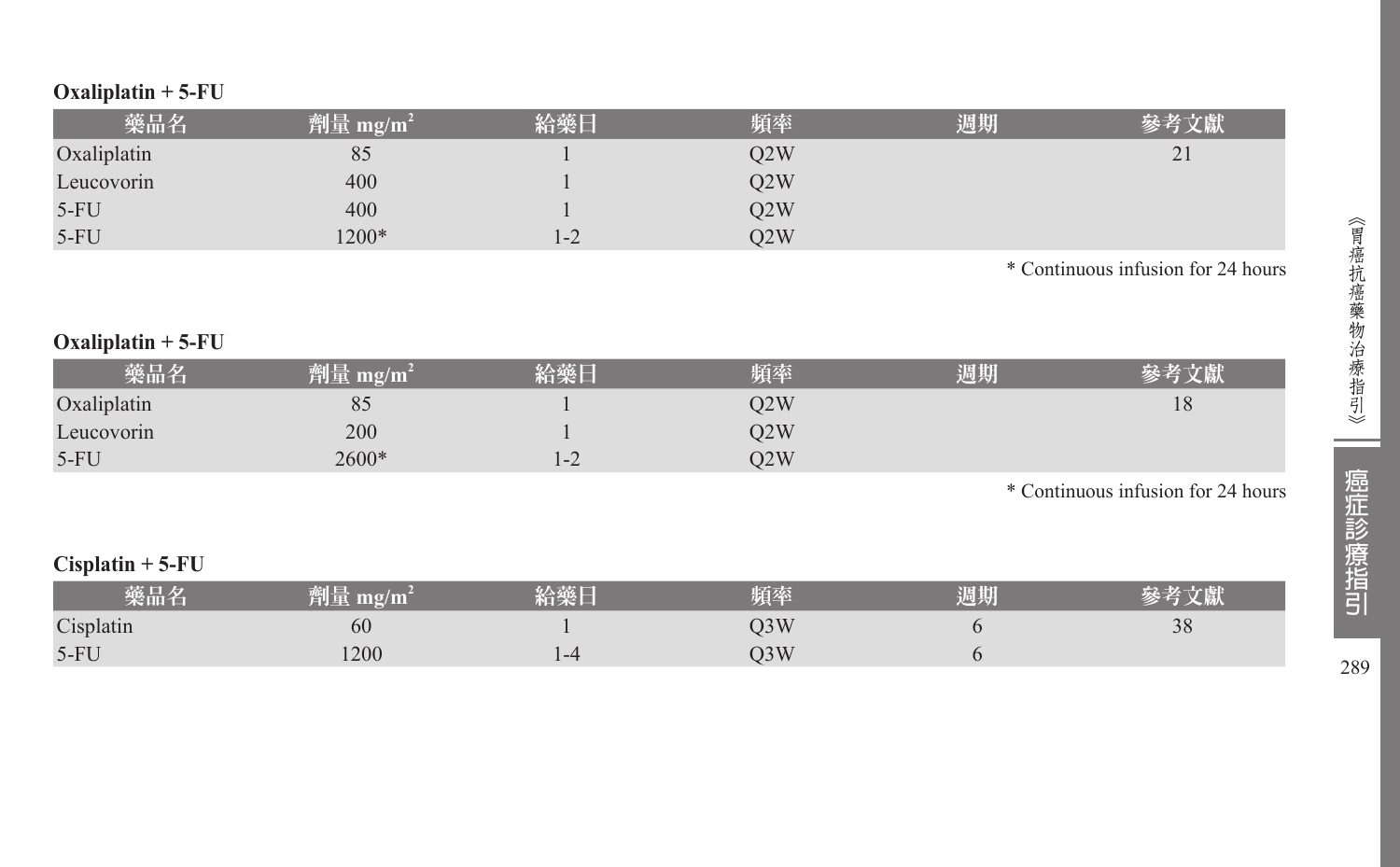#### **Docetaxel + TS-1**

| 藥品名         | 劑量 mg/m <sup>2</sup> | 給藥日  | 頻率               | 週期         | 參考文獻 |
|-------------|----------------------|------|------------------|------------|------|
| $TS-1$      | $40-60$ mg* PO BID   | 1-14 | O <sub>3</sub> W |            | 44   |
| Followed by |                      |      |                  |            |      |
| Docetaxel   | 40                   |      | Q <sub>3</sub> W | O          |      |
| $TS-1$      | $40-60$ mg* PO BID   | 1-14 | O <sub>3</sub> W | O          |      |
| Followed by |                      |      |                  |            |      |
| $TS-1$      | $40-60$ mg* PO BID   | 1-14 | O6W              | For 1 year |      |
|             |                      |      |                  |            |      |

\* $< 1.25 \text{ m2}$ , 40 mg;  $\ge 1.25 \text{ to } < 1.5 \text{ m2}$ , 50 mg;  $\ge 1.5 \text{ m2}$ , 60 mg

# **Chemoradiation For Unresectable Disease**

# **Preferred Regimens**

### **Oxaliplatin + 5-FU**

| 藥品名         | 劑量 mg/m <sup>2</sup> | 給藥日 | 頻率  | 週期           | 參考文獻 |
|-------------|----------------------|-----|-----|--------------|------|
| Oxaliplatin | 85                   |     | O2W | $3 (RT) + 3$ |      |
| Leucovorin  | 400                  |     | O2W | $3 (RT) + 3$ |      |
| $5-FU$      | 400                  |     | O2W | $3 (RT) + 3$ |      |
| $5-FU$      | 800*                 | l-2 | O2W | $3 (RT) + 3$ |      |

\* Continuous infusion for 24 hours

#### **Oxaliplatin + Capecitabine**

| 樂品名          | 劑量 mg/m    | 给藥厂                                      | 頻率 | 週期 |  |
|--------------|------------|------------------------------------------|----|----|--|
| Oxaliplatin  |            | 25.29<br>$\rightarrow$ , $\sim$ , $\sim$ |    |    |  |
| Capecitabine | 625 PO BID |                                          | ЭW |    |  |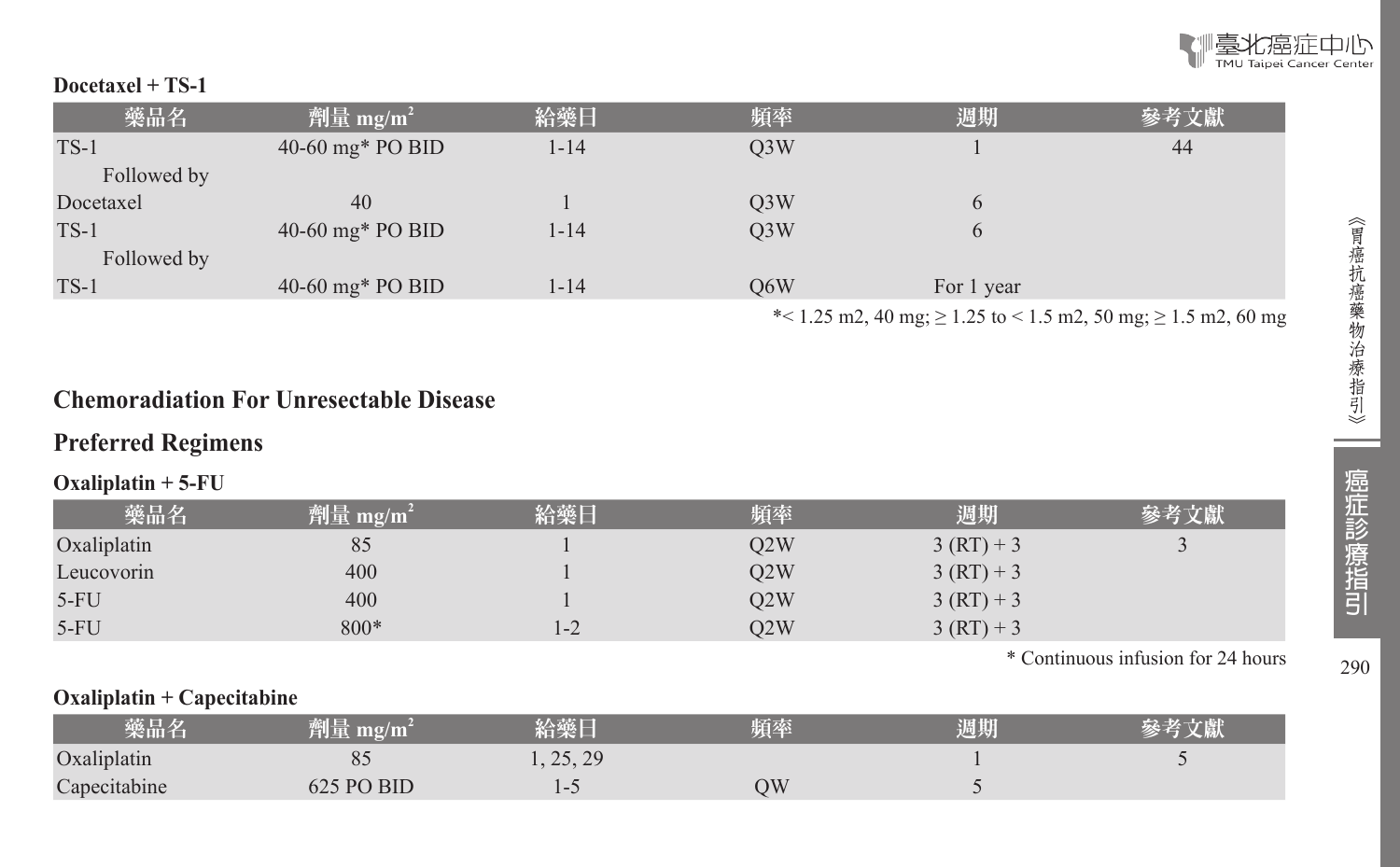| 藥品名       | 劑量 mg/m <sup>4</sup> | 給藥日 | 頻率  | 週期           | 參考文獻 |
|-----------|----------------------|-----|-----|--------------|------|
| Cisplatin | $100(75-100)$        |     | 04W | $2 (RT) + 2$ |      |
| $5-FU$    | $1000*$ (750-1000)   |     | 04W | $2 (RT) + 2$ |      |

\* Continuous infusion for 24 hours

# **Oxaliplatin + 5-FU**

| 藥品名          | 細口<br>劑軍 mg/mi      | 給藥日 | 陌丞 | <b>Test Title</b><br>週期 |  |
|--------------|---------------------|-----|----|-------------------------|--|
| Cisplatin    | 20<br>$\mathcal{F}$ |     | ЭW |                         |  |
| Capecitabine | 800 PO BID          |     | NС |                         |  |

# **Other Recommended Regimens**

### **Paclitaxel + Fluoropyrimidine**

| 樂品名        | 判量<br>mg/m  | 給藥日                      | 頻率 | 週期 | 考文獻 |
|------------|-------------|--------------------------|----|----|-----|
| Paclitaxel | $45(45-50)$ |                          | ЭW |    |     |
| $5-FU$     | 300*        | $\overline{\phantom{0}}$ | ЭW |    |     |

\* Continuous infusion for 24 hours

| 藥品名          | 剛重<br>$\mathbf{m}$ g/m | 給藥日 | 頻率 | 週期 |  |
|--------------|------------------------|-----|----|----|--|
| Paclitaxel   | $45 - 50$              |     | ЭW |    |  |
| Capecitabine | 625-825 PO BID         | . . | ЭW |    |  |

291

 $\sim$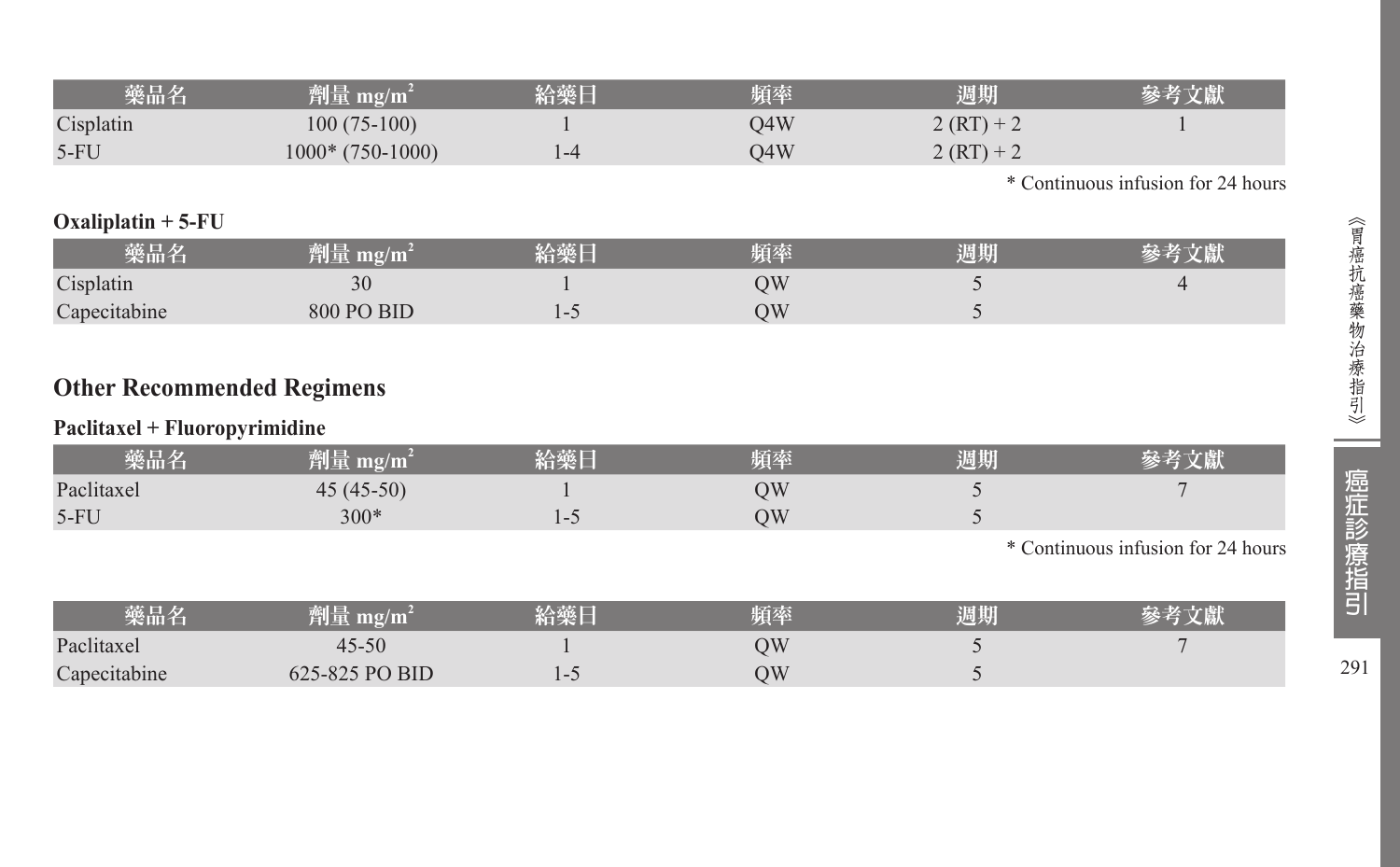

### **Systemic Therapy for Metastatic or Locally Advanced Cancer**

**(Where local therapy is not indicated)** 

# **FIRST-LINE THERAPY**

#### **Trastuzumab (with chemotherapy)**

| 藥品名         | 劑量 mg/m <sup>2</sup>    | 給藥日 | 頻率               | 週期 | 參考文獻 |
|-------------|-------------------------|-----|------------------|----|------|
| Trastuzumab | $8 \rightarrow 6$ mg/kg |     | O <sub>3</sub> W |    | 14   |
|             |                         |     |                  |    |      |
| 藥品名         | 劑量 mg/m <sup>2</sup>    | 給藥日 | 頻率               | 週期 | 參考文獻 |
| Trastuzumab | $6 \rightarrow 4$ mg/kg |     | O2W              |    | 14   |

# **PREFERRED REGIMENS**

#### **Fluoropyrimidine + Cisplatin**

| 樂品名       | 劑量 mg/m $^2$ | 給藥日 | 頻率  | 週期 |  |
|-----------|--------------|-----|-----|----|--|
| Cisplatin | 100          |     | )4W |    |  |
| $5-FU$    | $1000*$      |     | O4W |    |  |

\* Continuous infusion for 24 hours

| 藥品名        | [1] 量<br>mg/m | 給藥日 | 頻率  | 週期 |        |
|------------|---------------|-----|-----|----|--------|
| Cisplatin  | 50            |     | O2W |    | 18, 19 |
| Leucovorin | 200           |     | O2W |    |        |
| $5-FU$     | $2000*$       |     | O2W |    |        |

\* Continuous infusion for 24 hours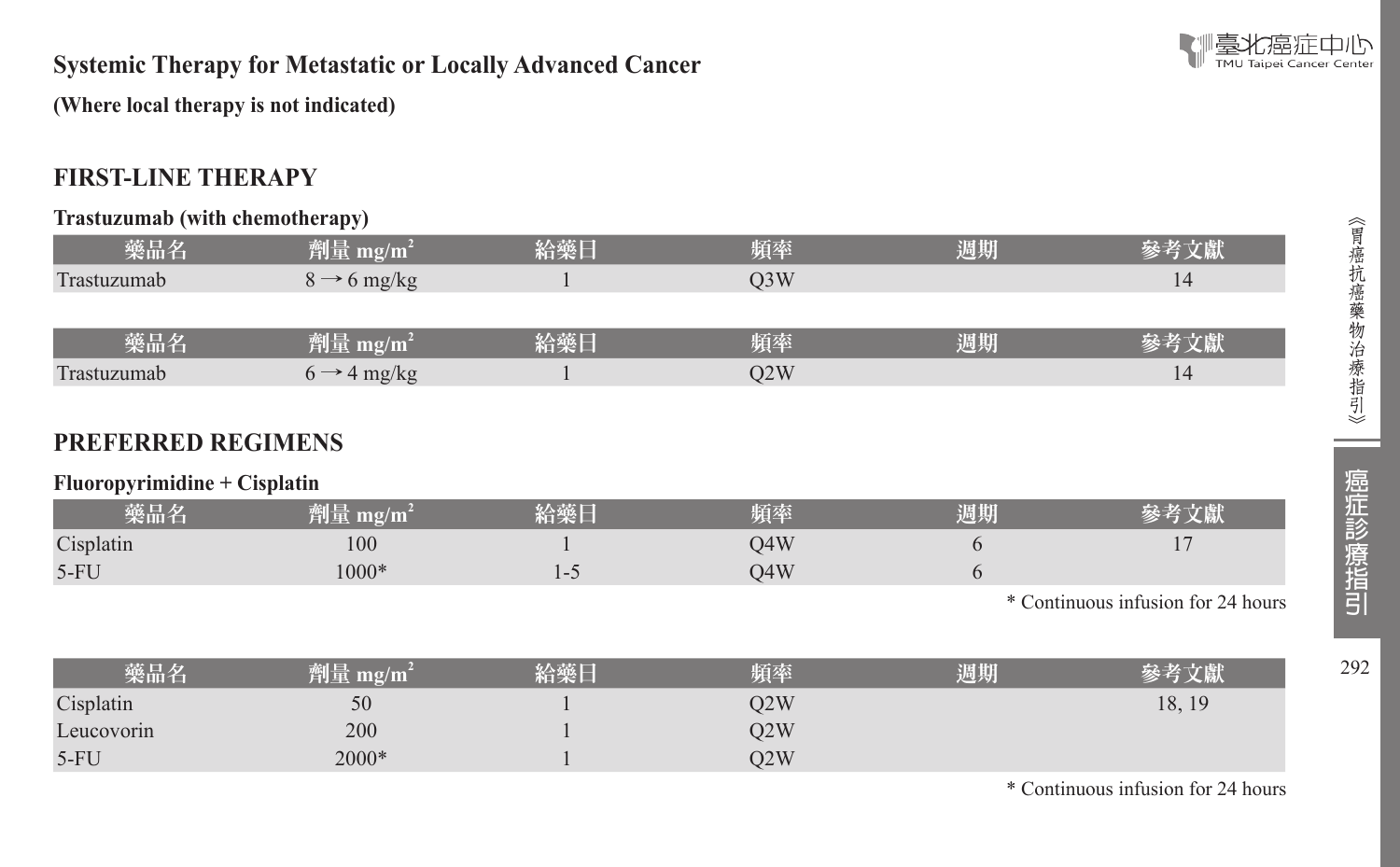| 藥品名          | 劑量 mg/m     | 給藥日  | 頻率  | 週期 |    |
|--------------|-------------|------|-----|----|----|
| Cisplatin    | 80          |      | )3W |    | 20 |
| Capecitabine | 1000 PO BID | 1-14 | J3W |    |    |

# **Oxaliplatin + Fluoropyrimidine**  $\pm$  **Nivolumab (PD-L1 CPS**  $\geq$  **5)**

| 藥品名             | $^2$ 劑量 mg/m <sup>2</sup> | 給藥日     | 頻率  | 週期 | 參考文獻 |
|-----------------|---------------------------|---------|-----|----|------|
| $\pm$ Nivolumab | $240$ mg                  |         | Q2W |    | 21   |
| Oxaliplatin     | 85                        |         | Q2W |    |      |
| Leucovorin      | 400                       |         | O2W |    |      |
| $5-FU$          | 400                       |         | Q2W |    |      |
| $5-FU$          | 1200*                     | $1 - 2$ | O2W |    |      |

\* Continuous infusion for 24 hours

| 藥品名         | 劑量 mg/m <sup>?</sup> | 給藥日 | 頻率  | 週期 |    |
|-------------|----------------------|-----|-----|----|----|
| Oxaliplatin | 85                   |     | O2W |    | 18 |
| Leucovorin  | 200                  |     | O2W |    |    |
| $5-FU$      | 2600*                |     | O2W |    |    |

\* Continuous infusion for 24 hours

# **Oxaliplatin + Capecitabine** ± **Nivolumab (PD-L1 CPS ≥ 5)**

| 藥品名             | 劑量 mg/m <sup>2</sup> | 給藥日 | 頻率  | 週期 | 參考文獻            |
|-----------------|----------------------|-----|-----|----|-----------------|
| $\pm$ Nivolumab | $360 \text{ mg}$     |     | O2W |    | $\gamma$<br>ے ت |
| Oxaliplatin     | 130                  |     | O3W |    |                 |
| Capecitabine    | 1000 PO BID          | -14 | O3W |    |                 |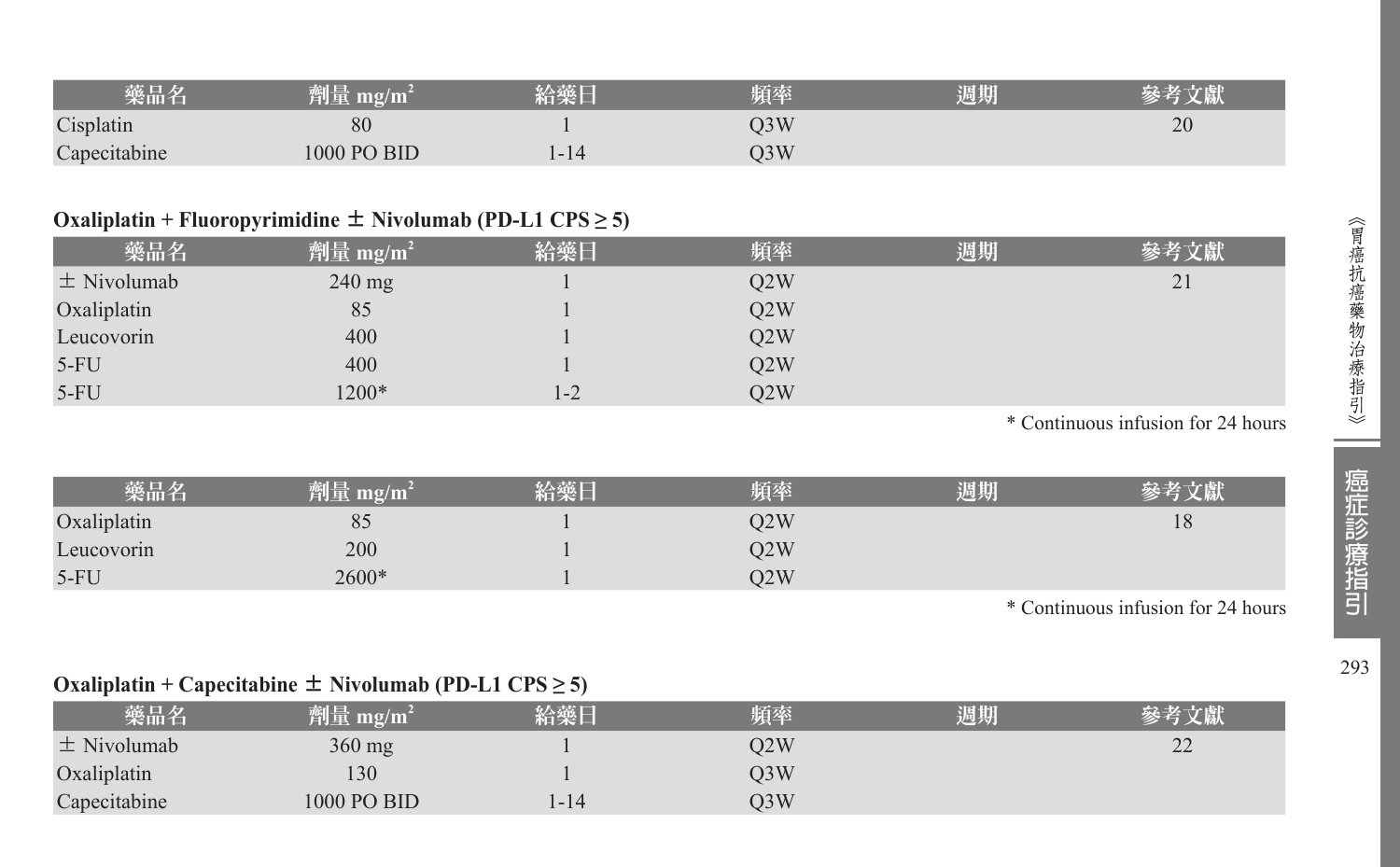| 藥品名                                | 劑量 mg/m <sup>2</sup> | 給藥日            | 頻率               | 週期 | 參考文獻                               |
|------------------------------------|----------------------|----------------|------------------|----|------------------------------------|
| Oxaliplatin                        | 85                   |                | Q <sub>3</sub> W |    | 48                                 |
| Capecitabine                       | 625 PO BID           | $1 - 14$       | Q3W              |    |                                    |
|                                    |                      |                |                  |    |                                    |
| <b>High dose FL</b>                |                      |                |                  |    |                                    |
| 藥品名                                | 劑量 mg/m <sup>2</sup> | 給藥日            | 頻率               | 週期 | 參考文獻                               |
| Leucovorin                         | 150                  |                | QW               | 6  | 39                                 |
| $5-FU$                             | 2600*                |                | QW               | 6  |                                    |
|                                    |                      |                |                  |    | * Continuous infusion for 24 hours |
|                                    |                      |                |                  |    |                                    |
| <b>OTHER REGIMENS</b>              |                      |                |                  |    |                                    |
| Paclitaxel + Cisplatin/Carboplatin |                      |                |                  |    |                                    |
| 藥品名*                               | 劑量 mg/m <sup>2</sup> | 給藥日            | 頻率               | 週期 | 參考文獻                               |
| Paclitaxel                         | $200*$               |                | Q <sub>3</sub> W |    | 23                                 |
| Cisplatin                          | 75                   | $\overline{2}$ | Q3W              |    |                                    |
|                                    |                      |                |                  |    | * Continuous infusion for 24 hours |
|                                    |                      |                |                  |    |                                    |
| 藥品名*                               | 劑量 mg/m <sup>2</sup> | 給藥日            | 頻率               | 週期 | 參考文獻                               |
| Paclitaxel                         | 175                  |                | Q3W              |    | 42                                 |
| Cisplatin                          | 70                   |                | Q3W              |    |                                    |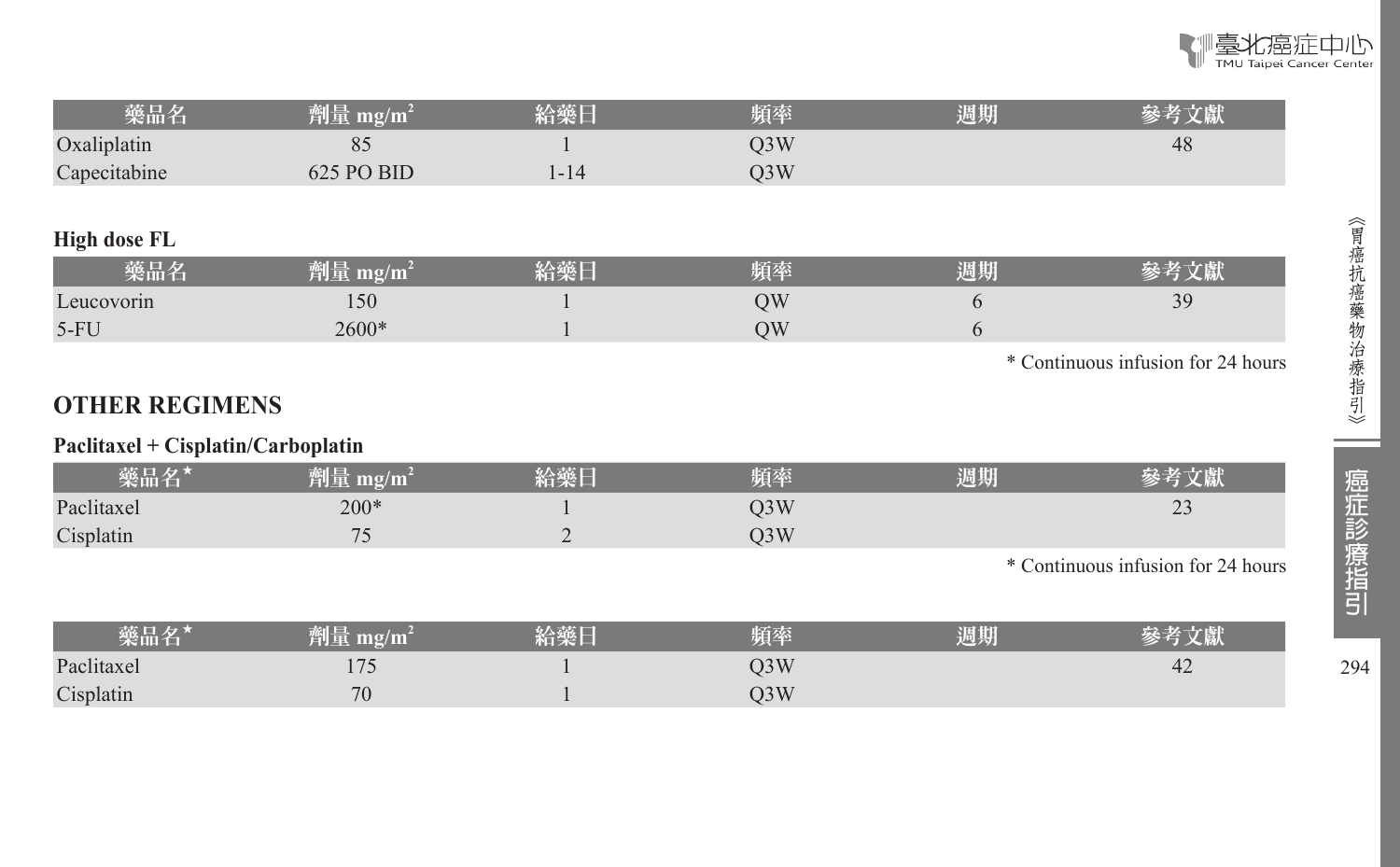| 藥品名 <mark>*</mark>    | 劑量 mg/m <sup>2</sup> | 給藥日 | 頻率               | 週期    | 參考文獻   |
|-----------------------|----------------------|-----|------------------|-------|--------|
| Paclitaxel            | 90                   |     | Q2W              |       | 24     |
| Cisplatin             | 50                   |     | Q <sub>2</sub> W |       |        |
|                       |                      |     |                  |       |        |
| 藥品名                   | 劑量 mg/m <sup>2</sup> | 給藥日 | 頻率               | 週期    | 參考文獻   |
| Paclitaxel            | 200                  |     | Q3W              |       | 25     |
| Carboplatin           | AUC <sub>5</sub>     |     | Q3W              |       |        |
|                       |                      |     |                  |       |        |
| 藥品名                   | 劑量 mg/m <sup>2</sup> | 給藥日 | 頻率               | 週期    | 參考文獻   |
| Paclitaxel            | 175                  |     | Q3W              |       | 43     |
| Carboplatin           | AUC <sub>5</sub>     |     | Q3W              |       |        |
|                       |                      |     |                  |       |        |
| Docetaxel + Cisplatin |                      |     |                  |       |        |
| 藥品名                   | 劑量 mg/m <sup>2</sup> | 給藥日 | 頻率               | 週期    | 參考文獻   |
| Docetaxel             | 70                   |     | Q3W              | Max 6 | 26, 27 |
| Cisplatin             | 70                   |     | Q <sub>3</sub> W | Max 6 |        |
|                       |                      |     |                  |       |        |
| 藥品名                   | 劑量 mg/m <sup>2</sup> | 給藥日 | 頻率               | 週期    | 參考文獻   |
| Docetaxel             | 85                   |     | Q3W              |       | 26, 27 |
| Cisplatin             | 75                   |     | Q3W              |       |        |

295

--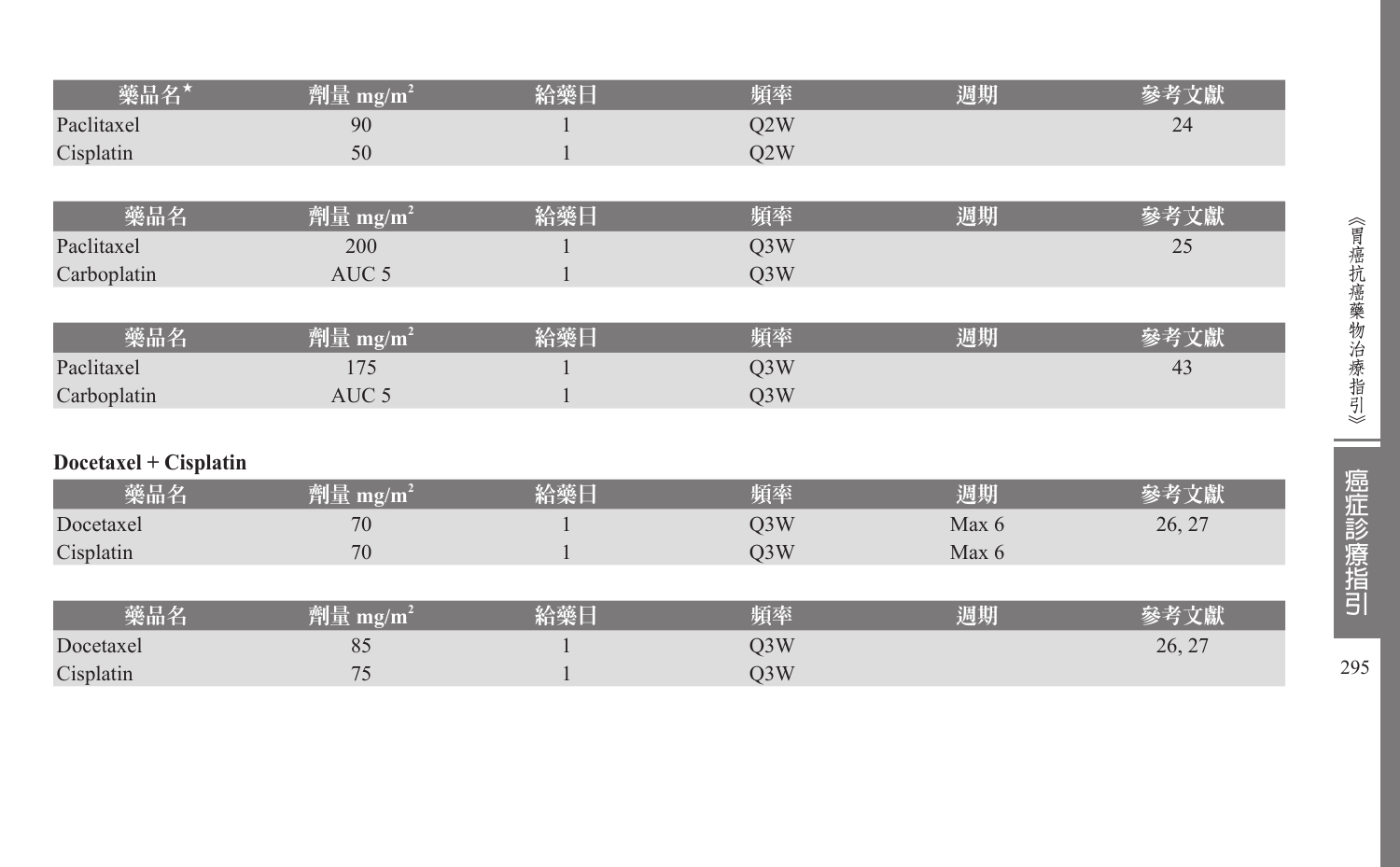

| 藥品名           | 劑量 mg/m <sup>2</sup> | 給藥日      | 頻率               | 週期    | 參考文獻                               |
|---------------|----------------------|----------|------------------|-------|------------------------------------|
| Leucovorin    | 400                  |          | Q2W              |       | 19                                 |
| $5-FU$        | 400                  |          | Q2W              |       |                                    |
| $5-FU$        | 1200*                | $1 - 2$  | Q2W              |       |                                    |
|               |                      |          |                  |       | * Continuous infusion for 24 hours |
|               |                      |          |                  |       |                                    |
| 藥品名           | 劑量 mg/m <sup>2</sup> | 給藥日      | 頻率               | 週期    | 參考文獻                               |
| $5-FU$        | 800*                 | $1 - 5$  | Q4W              |       | 28                                 |
|               |                      |          |                  |       | * Continuous infusion for 24 hours |
|               |                      |          |                  |       |                                    |
| 藥品名           | 劑量 mg/m <sup>2</sup> | 給藥日      | 頻率               | 週期    | 參考文獻                               |
| Capecitabine  | 1250 PO BID          | $1 - 14$ | Q3W              | Max 6 | 29                                 |
|               |                      |          |                  |       |                                    |
| <b>Taxane</b> |                      |          |                  |       |                                    |
| 藥品名           | 劑量 mg/m <sup>2</sup> | 給藥日      | 頻率               | 週期    | 參考文獻                               |
| Docetaxel     | 75 or 100            |          | Q <sub>3</sub> W |       | 30, 31                             |
|               |                      |          |                  |       |                                    |
| 藥品名           | 劑量 mg/m <sup>2</sup> | 給藥日      | 頻率               | 週期    | 參考文獻                               |
| Paclitaxel    | 250                  |          | Q3W              |       | 32                                 |

**Fluoropyrimidine**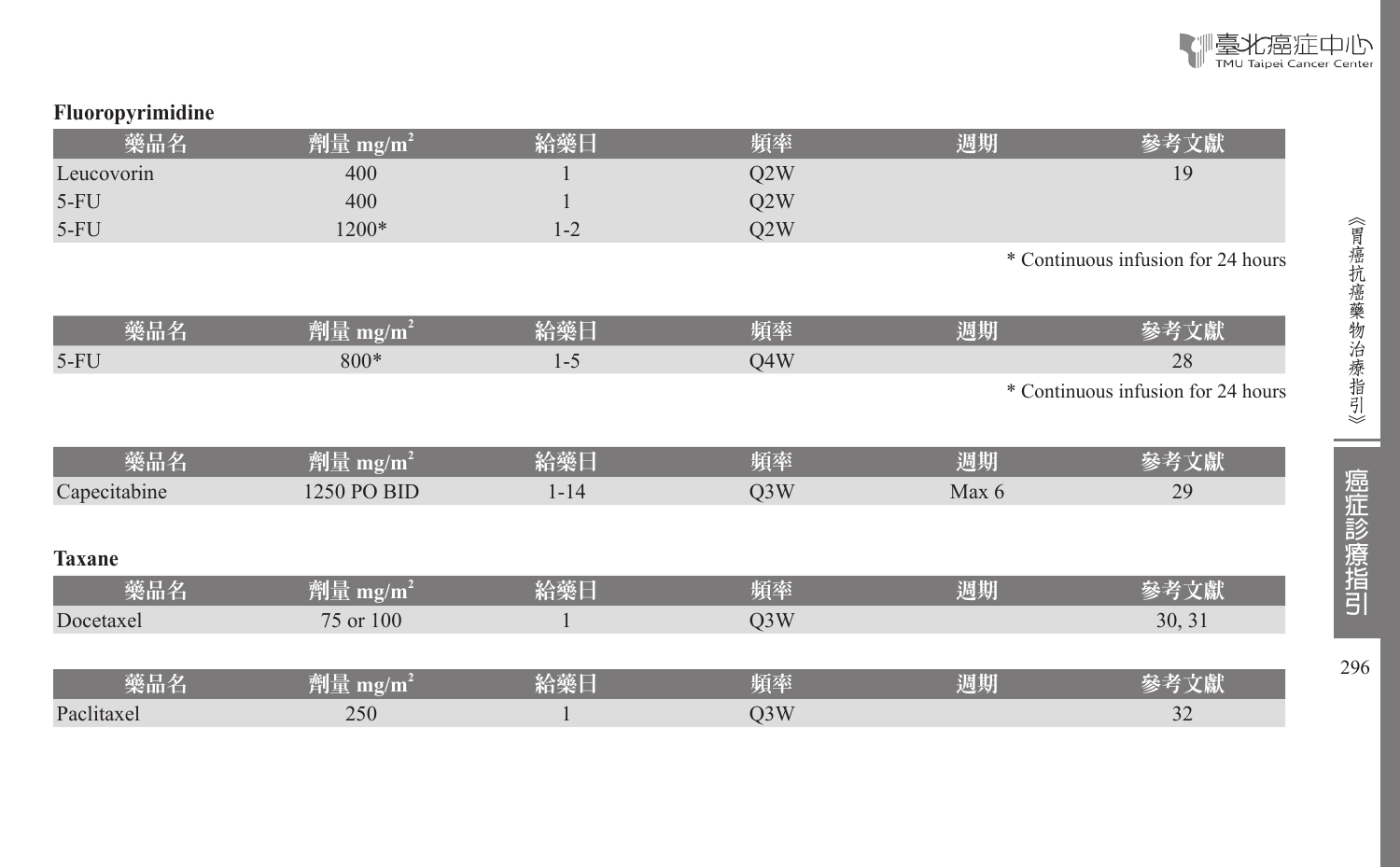| _____<br>榮而名 | mg/m<br>1999 | <b>START IN</b><br>KA XHXI<br>--- | 陌索 | 调期 |            |
|--------------|--------------|-----------------------------------|----|----|------------|
| Paclitaxer   | 80           |                                   |    |    | $\tilde{}$ |

#### **Irinotecan + 5-FU**

| 藥品名        | 劑量 mg/m <sup>2</sup> | 給藥日 | 踊座  | 週期 |    |
|------------|----------------------|-----|-----|----|----|
| Irinotecan | 180                  |     | O2W |    | 34 |
| Leucovorin | 400                  |     | Q2W |    |    |
| $5-FU$     | 400                  |     | Q2W |    |    |
| $5-FU$     | 1200*                | 1-2 | O2W |    |    |

\* Continuous infusion for 24 hours

| 樂品名        | 劑量 mg/m <sup>2</sup> | 給藥日 | 頻率 | 週期                    | 參考文獻 |
|------------|----------------------|-----|----|-----------------------|------|
| Irinotecan | 80                   |     |    | $6 + 2$ off treatment | 49   |
| Leucovorin | 500                  |     | ЭW | $6 + 2$ off treatment |      |
| $5-FU$     | 2000*                |     | ЭW | $6 + 2$ off treatment |      |

\* Continuous infusion for 24 hours

# **DCF modifications**

| 藥品名         | 劑量<br>$m\Omega/m$ | 給藥E   | 賄密  | 周期 | 參考文獻 |
|-------------|-------------------|-------|-----|----|------|
| Docetaxel   | 50                |       | O2W |    | 33   |
| Oxaliplatin | 85                |       | O2W |    |      |
| $5-FU$      | $1200*$           | 1 – 2 | O2W |    |      |

\* Continuous infusion for 24 hours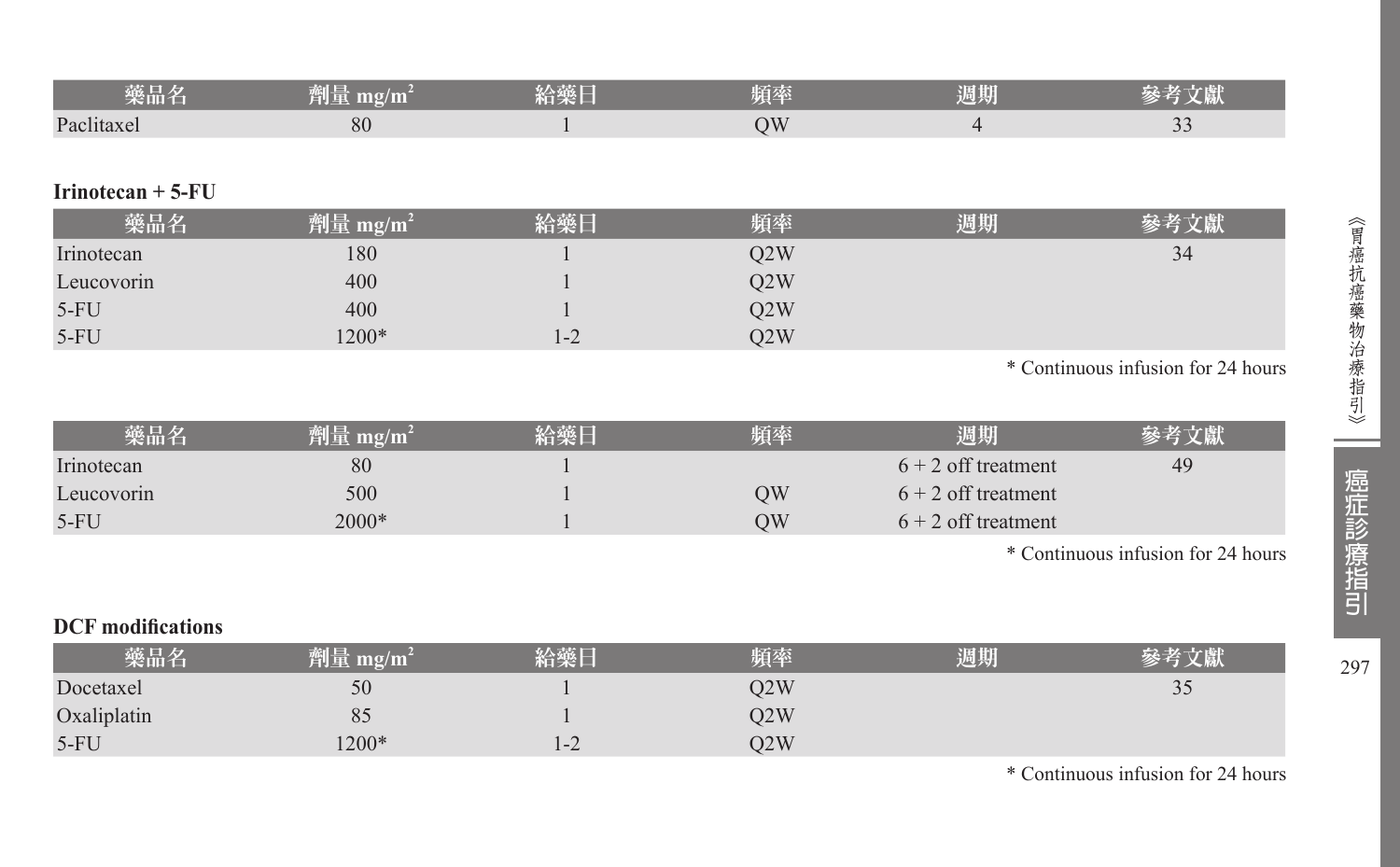

| 藥品名        | 劑量 mg/m <sup>2</sup> | 給藥日     | 頻率  | 週期 | 參考文獻 |
|------------|----------------------|---------|-----|----|------|
| Docetaxel  | 40                   |         | O2W |    | 36   |
| Leucovorin | 400                  |         | Q2W |    |      |
| $5-FU$     | 400                  |         | Q2W |    |      |
| $5-FU$     | 1000*                | $1 - 2$ | O2W |    |      |
| Cisplatin  | 40                   |         | O2W |    |      |

\* Continuous infusion for 24 hours

| 藥品名         | 劑量 mg/m $^{\rm 2}$ | 給藥日 | 頃率  | 週期 | 參考文獻 |
|-------------|--------------------|-----|-----|----|------|
| Docetaxel   |                    |     | O3W |    | 37   |
| Carboplatin | AUC 6              | ∼   | O3W |    |      |
| $5-FU$      | $1200*$            | د-ا | O2W |    |      |

\* Continuous infusion for 24 hours

#### **ECF modifications**

| 藥品名          | 劑量 mg/m <sup>2</sup> | 給藥日   | 頻率  | 週期 | 參考文獻   |
|--------------|----------------------|-------|-----|----|--------|
| Epirubicin   | 50                   |       | O3W |    | 15, 16 |
| Cisplatin    | 60                   |       | O3W |    |        |
| Capecitabine | 625 PO BID           | $-21$ | D3W |    |        |

| 藥品名          | 劑量 mg/m $^{\rm 2}$ | 給藥日                   | 頻率  | 週期 |        |
|--------------|--------------------|-----------------------|-----|----|--------|
| Epirubicin   | 50                 |                       | O3W |    | 15, 16 |
| Oxaliplatin  | .30                |                       | O3W |    |        |
| Capecitabine | $625$ PO BID       | $\bigcap$<br>$1 - 21$ | O3W |    |        |

★三院有個別版本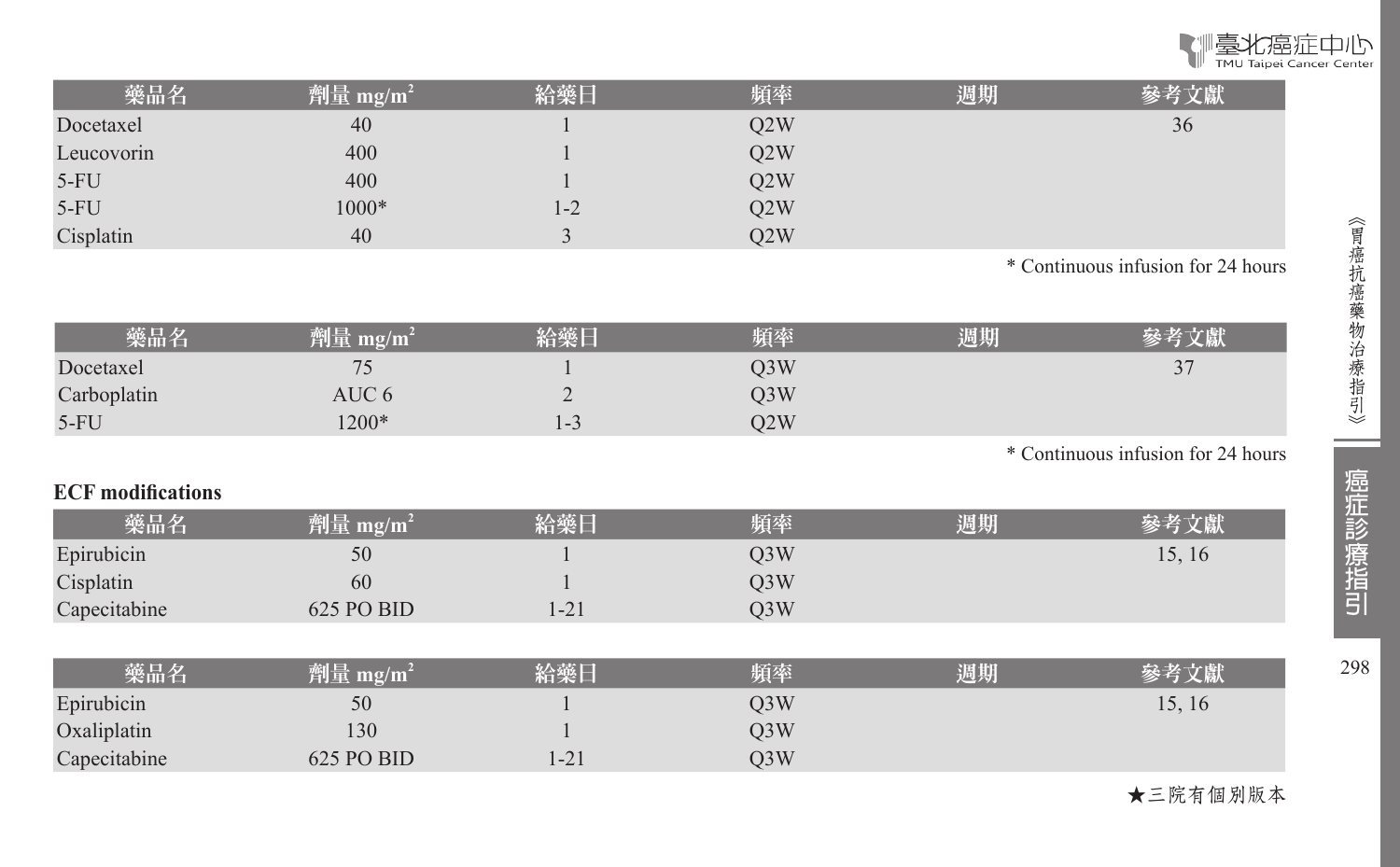# 參考文獻

- 1. Tepper J, Krasna MJ, Niedzwiecki D, et al. Phase III trial of trimodality therapy with cisplatin, fluorouracil, radiotherapy, and surgery compared with surgery alone for esophageal cancer: CALGB 9781. J Clin Oncol 2008;26:1086-1092.
- 2. Bedenne L, Michel P, Bouche O, et al. Chemoradiation followed by surgery compared with chemoradiation alone in squamous cancer of the esophagus: FFCD 9102. J Clin Oncol 2007;25:1160-1168
- 3. Conroy T, Galais MP, Raoul JL, et al. Definitive chemoradiotherapy with FOLFOX versus fluorouracil and cisplatin in patients with oesophageal cancer (PRODIGE5/ ACCORD17): final results of a randomised, phase 2/3 trial. Lancet Oncol 2014;15:305-314
- 4. Lee SS, Kim SB, Park SI, et al. Capecitabine and cisplatin chemotherapy (XP) alone or sequentially combined chemoradiotherapy containing XP regimen in patients with three differentsettings of stage IV esophageal cancer. Jpn J Clin Oncol 2007;37:829-835
- 5. Javle MM, Yang G, Nwogu CE, et al. Capecitabine, oxaliplatin and radiotherapy: a phase IB neoadjuvant study for esophageal cancer with gene expression analysis. Cancer Invest 2009;27:193-200
- 6. van Hagen P, Hulshof MC, van Lanschot JJ, et al. Preoperative chemoradiotherapy for esophageal or junctional cancer. N Engl J Med 2012;366:2074-2084.
- 7. Ajani JA, Winter K, Okawara GS, et al. Phase II trial of preoperative chemoradiation in patients with localized gastric adenocarcinoma (RTOG 9904): quality of combined modality therapy and pathologic response. J Clin Oncol 2006;24:3953- 3958.
- 8. Jansen EP, Boot H, Saunders MP, et al. A phase I-II study of postoperative capecitabine-based chemoradiotherapy in gastric cancer. Int J Radiat Oncol Biol Phys 2007;69:1424-1428.
- 9. NCCN. [GAST-F 7 of 12] gastric cancer: version 2, 2018.
- 10. Leong T, Joon DL, Willis D, et al. Adjuvant chemoradiation for gastric cancer using epirubicin, cisplatin, and 5-fluorouracil before and after three-dimensional conformal radiotherapy with concurrent infusional 5-fluorouracil: a multicenter study of the Trans-Tasman Radiation Oncology Group. Int J Radiat Oncol Biol Phys 2011;79:690-695.
- 11. Lee HS, Choi Y, Hur WJ, et al. Pilot study of postoperative adjuvant chemoradiation for advanced gastric cancer: adjuvant 5-FU/ cisplatin and chemoradiation with capecitabine. World J Gastroenterol 2006;12:603-607.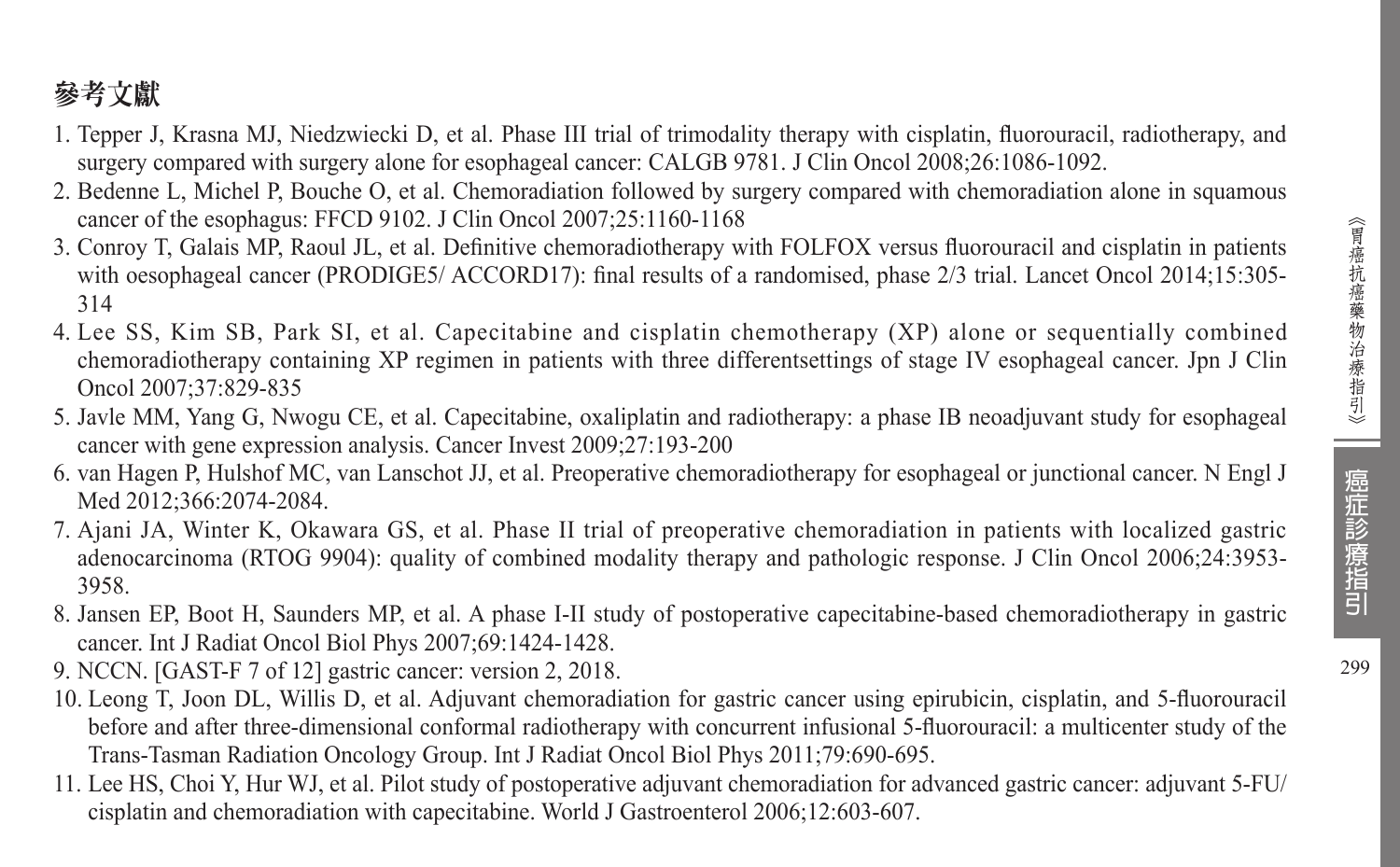- 12. Noh SH, Park SR, Yang HK, et al. Adjuvant capecitabine plus oxaliplatin for gastric cancer after D2 gastrectomy (CLASSIC): 5-year follow-up of an open-label, randomised phase 3 trial. Lancet Oncol 2014; 15:1389-1396.
- 13. Lee J, Lim do H, Kim S, et al. Phase III trial comparing capecitabine plus cisplatin versus capecitabine plus cisplatin with concurrent capecitabine radiotherapy in completely resected gastric cancer with D2 lymph node dissection: the ARTIST trial. J Clin Oncol 2012;30:268-273.
- 14. Bang YJ, Van Cutsem E, Feyereislova A, et al. Trastuzumab in combination with chemotherapy versus chemotherapy alone for treatment of HER2-positive advanced gastric or gastro-oesophageal junct on cancer (ToGA): a phas 3, open-label, randomised controlled trial. Lancet 2010;376:687-697.
- 15. Cunningham D, Starling N, Rao S, et al. Capecitabine and oxaliplatin for advanced esophagogastric cancer. N Engl J Med 2008;358:36-46
- 16. Sumpter K, Harper-Wynne C, Cunningham D, et al. Report of two protocol planned interim analyses in a randomised multicentre phase III study comparing capecitabine with fluorouracil and oxaliplatin with cisplatin in patients with advanced oesophagogastric cancer receiving ECF. Br J Cancer 2005;92:1976-1983.
- 17. Lorenzen S, Schuster T, Porschen R, et al. Cetuximab plus cisplatin-5-fluorouracil versus cisplatin-5-fluorouracil alone in first-line metastatic squamous cell carcinoma of the esophagus: a randomized phase II study of the Arbeitsgemeinschaft Internistische Onkologie. Ann Oncol 2009;20:1667-1673.
- 18. Al-Batran S-E, Hartmann JT, Probst S, et al. Phase III trial in metastatic gastroesophageal adenocarcinoma with fluorouracil, leucovorin plus either oxaliplatin or cisplatin: a study of the Arbeitsgemeinschaft Internistische Onkologie. J Clin Oncol 2008;26:1435-1442.
- 19. Bouche O, Raoul JL, Bonnetain F, et al. Randomized multicenter phase II trial of a biweekly regimen of fluorouracil and leucovorin (LV5FU2), LV5FU2 plus cisplatin, or LV5FU2 plus irinotecan in patients with previously untreated metastatic gastric cancer: a Federation Francophone de Cancerologie Digestive Group Study--FFCD 9803. J Clin Oncol 2004;22:4319- 4328.
- 20. Kang YK, Kang WK, Shin DB, et al. Capecitabine/cisplatin versus 5-fluorouracil/cisplatin as first-line therapy in patients with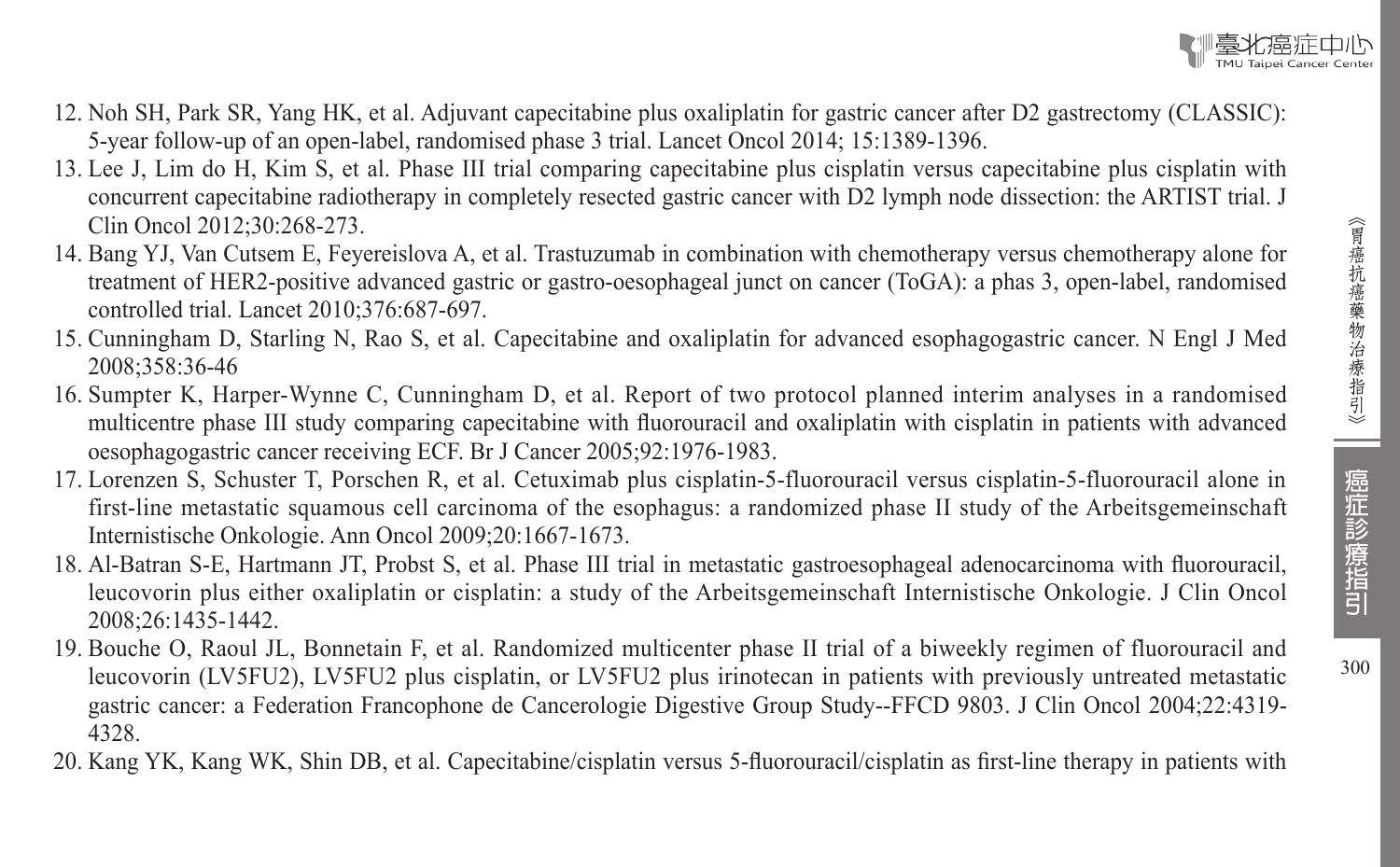$301$ 

advanced gastric cancer: a randomised phase III noninferiority trial. Ann Oncol 2009;20:666-673.

- 21. Enzinger PC, Burtness B, Hollis D, et al. CALGB 80403/ ECOG 1206: A randomized phase II study of three standard chemotherapy regimens (ECF, IC, FOLFOX) plus cetuximab in metastatic esophageal and GE junction cancer [abstract]. J Clin Oncol 2010;28 (Suppl 15):Abstract 4006.
- 22. Kim GM, Jeung HC, Rha SY, et al. A randomized phase II trial of S-1-oxaliplatin versus capecitabine-oxaliplatin in advanced gastric cancer. Eur J Cancer 2012;48:518-526.
- 23. Ilson DH, Forastiere A, Arquette M, et al. A phase II trial of paclitaxel and cisplatin in patients with advanced carcinoma of the esophagus. Cancer J 2000;6:316-323.
- 24. Petrasch S, Welt A, Reinacher A, et al. Chemotherapy with cisplatin and paclitaxel in patients with locally advanced, recurrent or metastatic oesophageal cancer. Br J Cancer 1998;78:511-514.
- 25. Gadgeel SM, Shields AF, Heilbrun LK, et al. Phase II study of paclitaxel and carboplatin in patients with advanced gastric cancer. Am J Clin Oncol 2003;26:37-41.
- 26. Kim JY, Do YR, Park KU, et al. A multi-center phase II study of docetaxel plus cisplatin as first-line therapy in patients with metastatic squamous cell esophageal cancer. Cancer Chemother Pharmacol 2010;66:31-36.
- 27. Ajani JA, Fodor MB, Tjulandin SA, et al. Phase II multi-institutional randomized trial of docetaxel plus cisplatin with or without fluorouracil in patients with untreated, advanced gastric, or gastroesophageal adenocarcinoma. J Clin Oncol 2005;23:5660-5667.
- 28. Ohtsu A, Shimada Y, Shirao K, et al. Randomized phase III trial of fluorouracil alone versus fluorouracil plus cisplatin versus uracil and tegafur plus mitomycin in patients with unresectable, advanced gastric cancer: The Japan Clinical Oncology Group Study (JCOG9205). J Clin Oncol 2003;21:54-59.
- 29. Hong YS, Song SY, Lee SI, et al. A phase II trial of capecitabine in previously untreated patients with advanced and/ or metastatic gastric cancer. Ann Oncol 2004;15:1344-1347.
- 30. Albertsson M, Johansson B, Friesland S, et al. Phase II studies on docetaxel alone every third week, or weekly in combination with gemcitabine in patients with primary locally advanced, metastatic, or recurrent esophageal cancer. Med Oncol 2007;24:407-412.
- 31. Ford HE, Marshall A, Bridgewater JA, et al. Docetaxel versus active symptom control for refractory oesophagogastric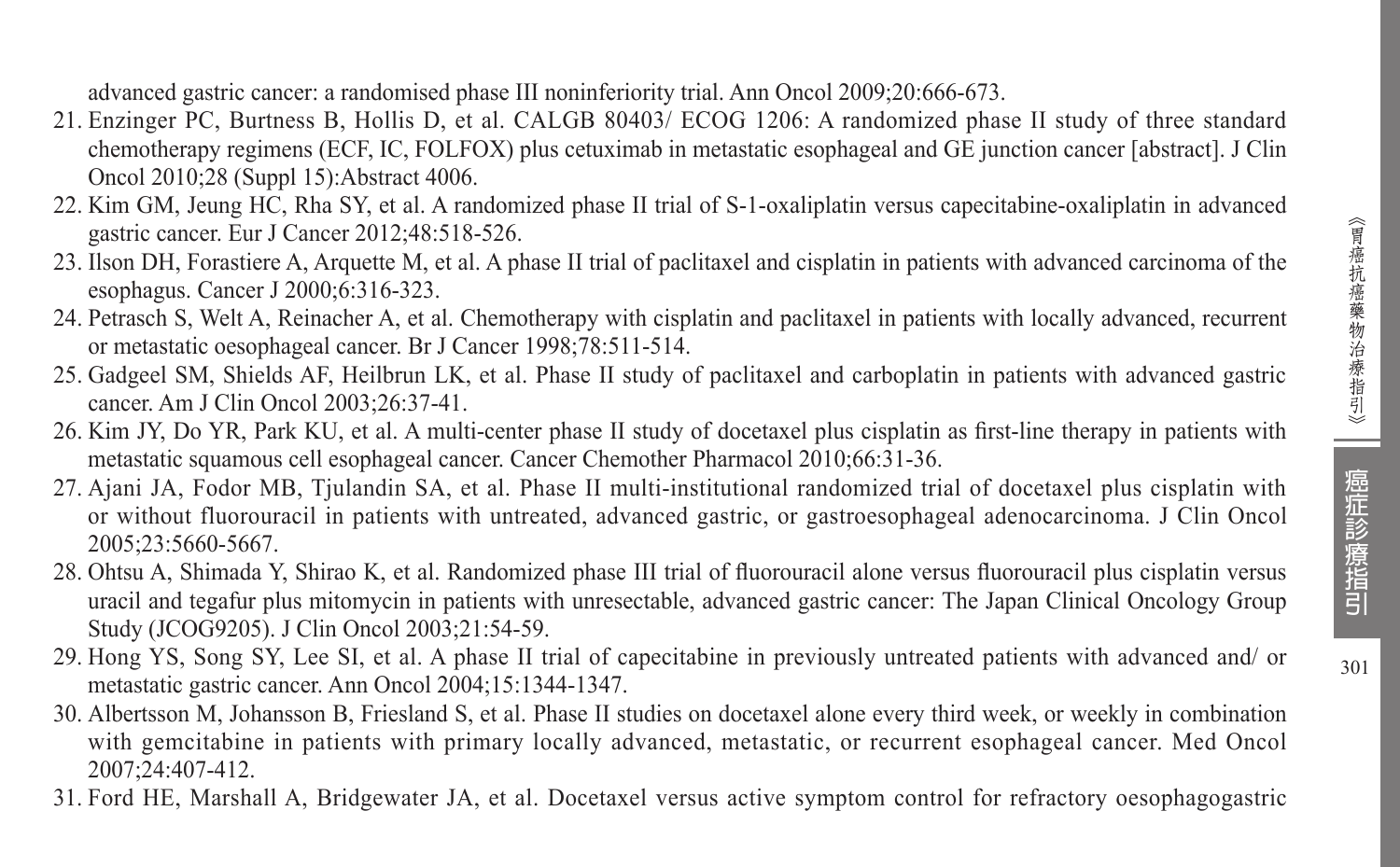

adenocarcinoma (COUGAR-02): an open-label, phase 3 randomised controlled trial. Lancet Oncol 2014;15:78-86.

- 32. Ajani JA, Ilson DH, Daugherty K, et al. Activity of taxol in patients with squamous cell carcinoma and adenocarcinoma of the esophagus. J Natl Cancer Inst 1994;86:1086-1091.
- 33. Ilson DH, Wadleigh RG, Leichman LP, Kelsen DP. Paclitaxel given by a weekly 1-h infusion in advanced esophageal cancer. Ann Oncol 2007;18:898-902.
- 34. Guimbaud R, Louvet C, Ries P, et al. Prospective, randomized, multicenter, phase III study of fluorouracil, leucovorin, and irinotecan versus epirubicin, cisplatin, and capecitabine in advanced gastric adenocarcinoma: A French Intergroup (Fédération Francophone de Cancérologie Digestive, Fédération Nationale des Centres de Lutte Contre le Cancer, and Groupe Coopérateur Multidisciplinaire en Oncologie) Study. J Clin Oncol 2014;32:3520-3526.
- 35. Shah MA, Janjigian YY, Stoller R, et al. Randomized multicenter phase II study of modified docetaxel, cisplatin, and fluorouracil (DCF) versus DCF plus growth factor support in patients with metastatic gastric adenocarcinoma: a study of the US Gastric Cancer Consortium. J Clin Oncol 2015;33:3874-3879.
- 36. Shankaran V, Mulcahy MF, Hochster HS, et al. Docetaxel, oxaliplatin, and 5-fluorouracil for the treatment of metastatic or unresectable gastric or gastroesophageal junction (GEJ) adenocarcinomas: Preliminary results of a phase II study. Gastrointestinal Cancers Symposium 2009:Abstract 47
- 37. Elkerm YM, Elsaid A, AL-Batran S, Pauligk C. Final results of a phase II trial of docetaxel-carboplatin-FU in locally advanced gastric carcinoma [abstract] [abstract]. Presented at the 2008 Gastrointestinal Cancers Symposium 2008. Abstract 38.
- 38. T. M. Kim, J. S. Kim, et al. Adjuvant 5-FU/cisplatin (FP) chemotherapy in curatively resected stage IIIA-IV M0 gastric cancer. Journal of Clinical Oncology 2005; 23: 4214-4214.
- 39. Lin YC, Liu HE, et al. Clinical benefit and response in patients with gastric cancer to weekly 24-hour infusion of high-dose 5-fluorouracil (5-FU) and leucovorin (LV). Anticancer Res. 1999;19(6C):5615-20.
- 40. Product Information: UFUR Capsule. tegafur, uracil oral capsules. 2015.
- 41. Product Information: TS-1 capsules. Tegafur, Gimeracil, Oteracil potassium oral capsules. 2015.
- 42. Kim Y, Kim M, Lee SH, et al. Paclitaxel and cisplatin combination chemotherapy for advanced gastric cancer failed to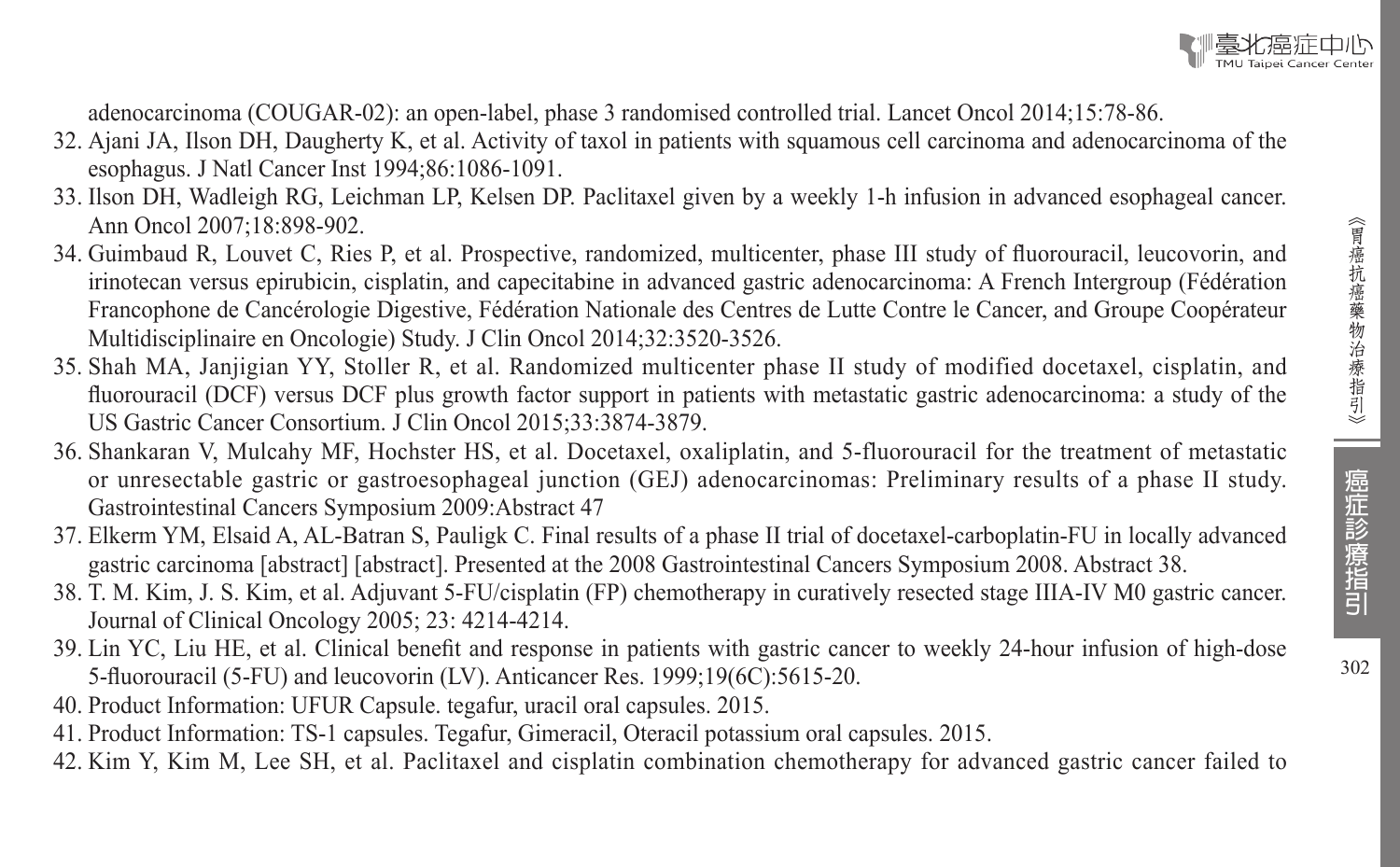5-fluorouracil-based chemotherapy. Journal of Clinical Oncology 2010; 28(15).

- 43. Prithviraj GK, Baksh K, Fulp W, et al. Carboplatin and paclitaxel as first-line treatment of unresectable or metastatic esophageal or gastric cancer. Dis Esophagus. 2015 Nov-Dec;28(8):782-7.
- 44. Yoshida K, Kodera Y, Kochi M, et al. Addition of Docetaxel to Oral Fluoropyrimidine Improves Efficacy in Patients With Stage III Gastric Cancer: Interim Analysis of JACCRO GC-07, a Randomized Controlled Trial. Clinical Oncology 2019; 37:1296- 1304.
- 45. Enzinger PC, Burtness BA, Niedzwiecki D, et al. CALGB 80403 (Alliance)/E1206: a randomized phase II study of three chemotherapy regimens plus cetuximab in metastatic esophageal and gastroesophageal junction cancers. J Clin Oncol 2016;34:2736-2742.
- 46. Al-Batran S-E, Homann N, Pauligk C, et al. Perioperative chemotherapy with fluorouracil plus leucovorin, oxaliplatin, and docetaxel versus fluorouracil or capecitabine plus cisplatin and epirubicin for locally advanced, resectable gastric or gastrooesophageal junction adenocarcinoma (FLOT4): a randomised, phase 2/3 trial. Lancet 2019;393:1948-1957.
- 47. Ychou M, Boige V, Pignon J-P, et al. Perioperative chemotherapy compared with surgery alone for resectable gastroesophageal adenocarcinoma: an FNCLCC and FFCD multicenter phase III trial. J Clin Oncol 2011;29:1715-1721.
- 48. Hall PS, Swinson D, Waters JS, et al. Optimizing chemotherapy for frail and elderly patients (pts) with advanced gastroesophageal cancer (aGOAC): The GO2 phase III trial. J Clin Oncol 2019;37:4006.
- 49. Wolff K, Wein A, Reulbach U, et al. Weekly high-dose 5-fluorouracil as a 24-h infusion and sodium folinic acid (AIO regimen) plus irinotecan in patients with locally advanced nonresectable and metastatic adenocarcinoma or squamous cell carcinoma of the oesophagus: a phase II trial. Anticancer Drugs 2009;20:165-173.
- 50. Goodman KA, Ou FS, Hall NC, et al. Randomized Phase II Study of PET Response-Adapted Combined Modality Therapy for Esophageal Cancer: Mature Results of the CALGB 80803 (Alliance) Trial. J Clin Oncol. 2021 Sep 1;39(25):2803-2815. doi: 10.1200/JCO.20.03611. Epub 2021 Jun 2. PMID: 34077237; PMCID: PMC8407649.
- 51. Leong T, Joon DL, Willis D, et al. Adjuvant chemoradiation for gastric cancer using epirubicin, cisplatin, and 5-fluorouracil before and after three-dimensional conformal radiotherapy with concurrent infusional 5-fluorouracil: a multicenter study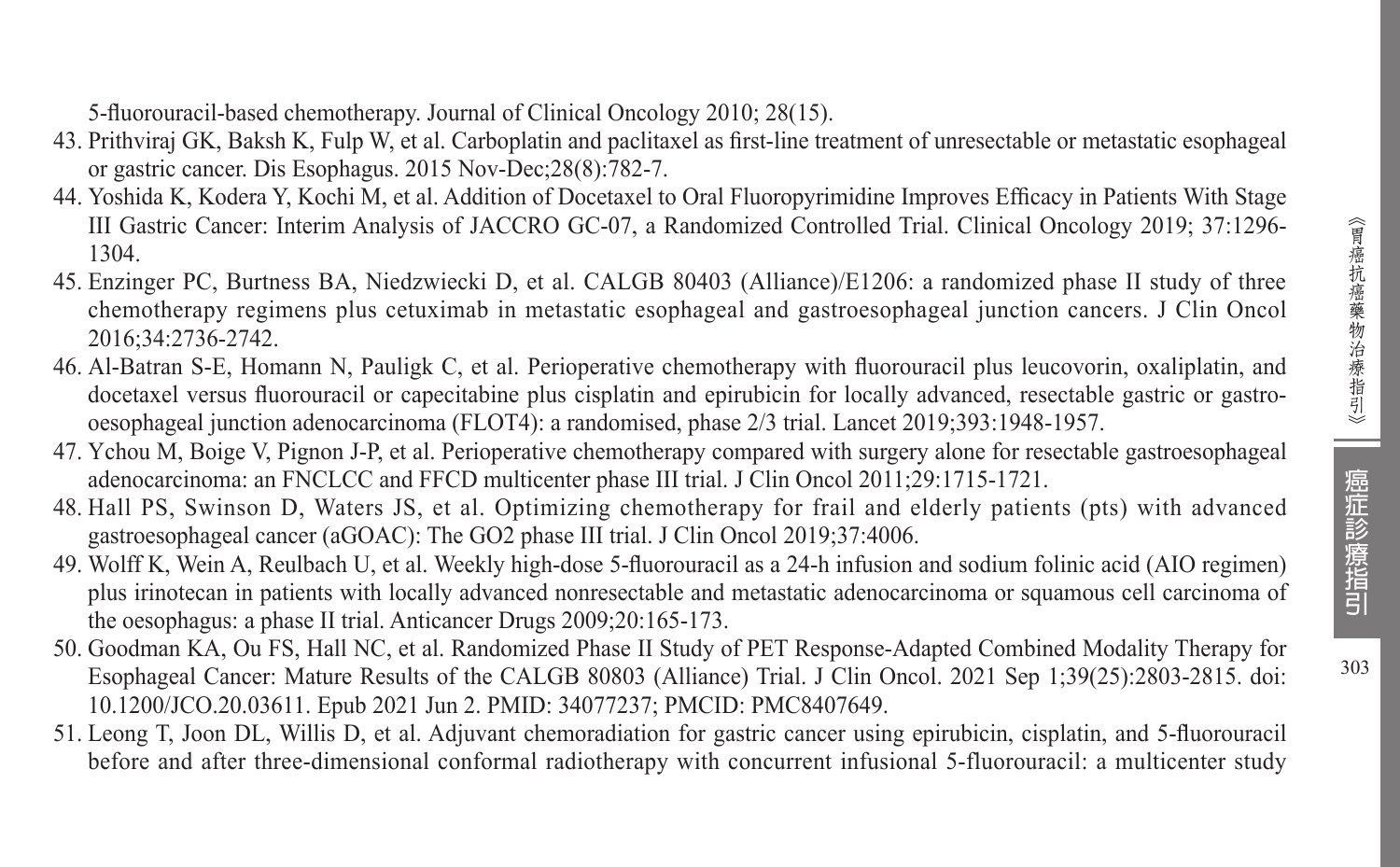

of the Trans-Tasman Radiation Oncology Group. Int J Radiat Oncol Biol Phys. 2011 Mar 1;79(3):690-5. doi: 10.1016/ j.ijrobp.2009.11.042. Epub 2010 May 14. PMID: 20472363.

52. Javle MM, Yang G, Nwogu CE, et al. Capecitabine, oxaliplatin and radiotherapy: a phase IB neoadjuvant study for esophageal cancer with gene expression analysis. Cancer Invest. 2009 Feb;27(2):193-200. doi: 10.1080/07357900802172093. PMID: 19235592.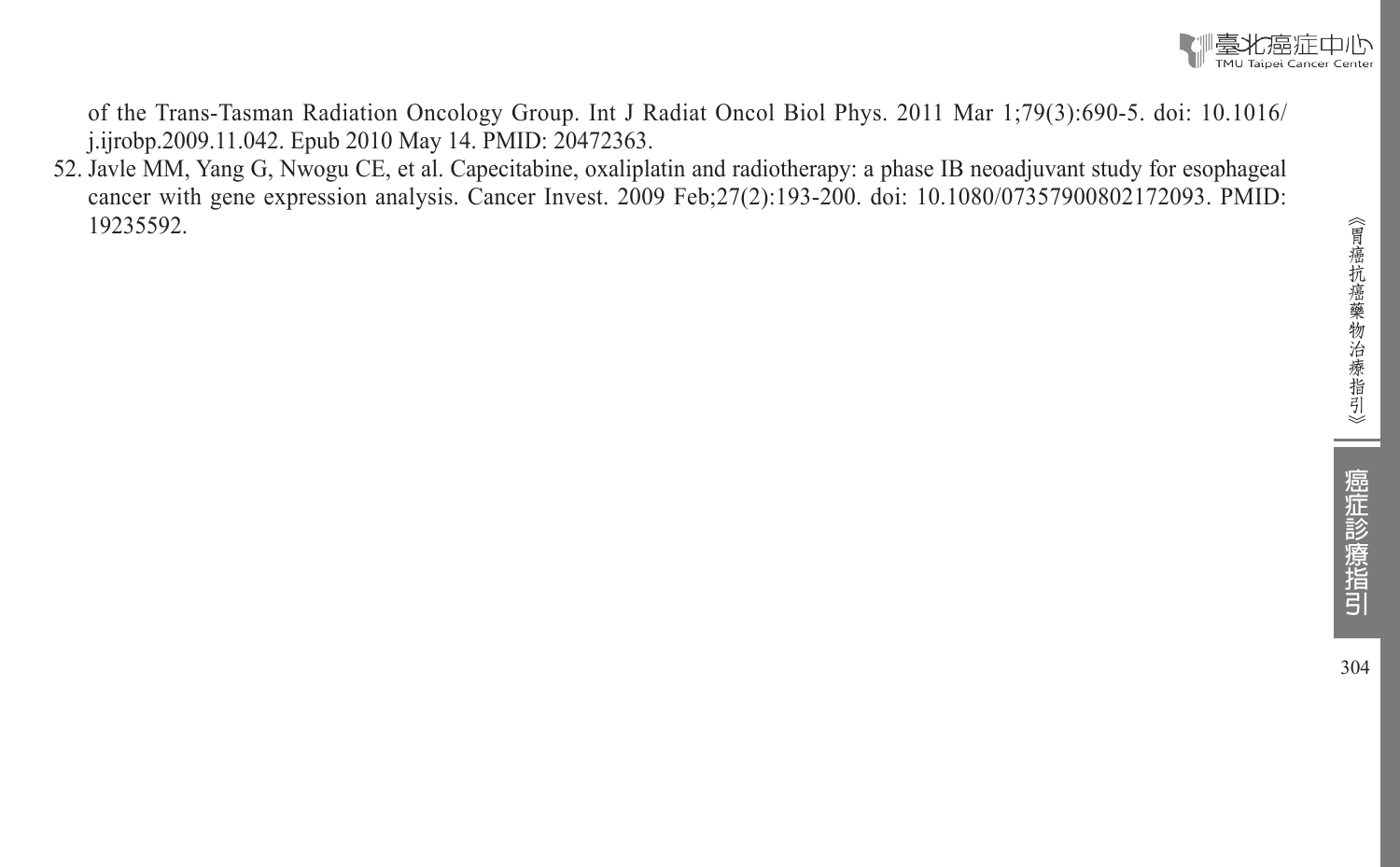# 《 胃癌放射治療共識 》

# 一、治療範圍

1. 胃部腫瘤

- 2. 手術後殘餘腫瘤或腫瘤原發部位
- 3. 腹腔內淋巴轉移病灶

4. 腹腔淋巴轉移高風險範圍

# 二、治療劑量 **/** 次數

1. 術後無殘餘:48Gy(45.0-50.4Gy) / 次數 27 次 (25-28 次 )

2. 術後有殘餘: 53Gy(50.0-55.8Gy) / 次數 28 次 (25-31 次)

# 三、治療方式 **:**

使用強度調控放射治療技術,包含弧形及螺旋放射規劃,可考慮搭配影像導引治療,治療選擇可使用同步照射高與 低危險部位的方式或先給予整個照射部位部份劑量照射後,再針對高危險部位加強劑量。

# 四、參考文獻 **:**

- 1. NCCN clinical practice guidelines in oncology-Gastric cancer. version 5.2021.
- 2. Willett CG, et al. Principles and Practice of Radiation Oncology. 5th edition: Philadelphia: Lippincott Williams & Wilkins; 2007. pp. 1318-1335.
- 3. RTOG 0114 Protocol Information Randomized Phase II Comparison of Two Cisplatin-Paclitaxel Containing Chemoradiation Regimens in Resected Gastric Cancers 4.2011.